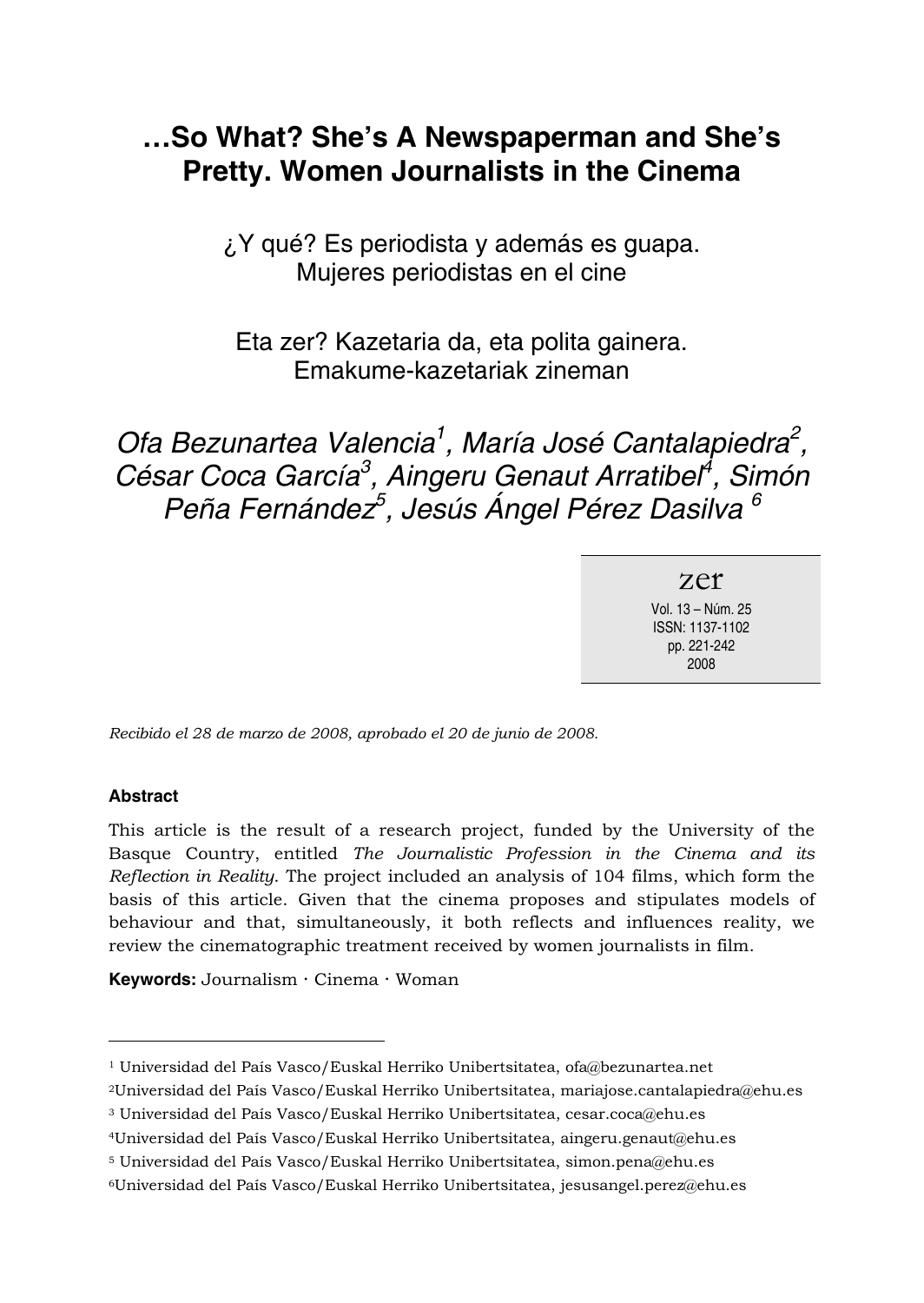#### **Resumen**

Este artículo es el resultado de un proyecto de investigación financiado por la Universidad del País Vasco, titulado "La profesión periodística en el cine y su reflejo en la realidad". El proyecto incluye el análisis de 104 films. Dado que el cine propone y estipula modelos de comportamiento y que, simultáneamente, refleja e influye sobre la realidad, este artículo analiza el tratamiento cinematográfico que reciben las mujeres periodistas en el cine.

**Palabras clave:** Periodismo **·** Cine **·** Mujer

#### **Laburpena**

Artikulu hau Euskal Herriko Unibertsitateak diruz lagundutako "Kazetaritzalanbidea zineman eta bere isla errealitatean" izenburuko ikerketa proiektuaren emaitza da, non 104 filme aztertu diren. Zinemak portaera-ereduak erakutsi eta finkatu egiten dituenez eta, era berean, errealitatea erakusteaz gain, filmeek harengan eragina duenez, emakume-kazetariek filmeetan jasotzen duten trataera aztertu da.

**Gako-hitzak:** Kazetaritza **·** Zinema **·** Emakumea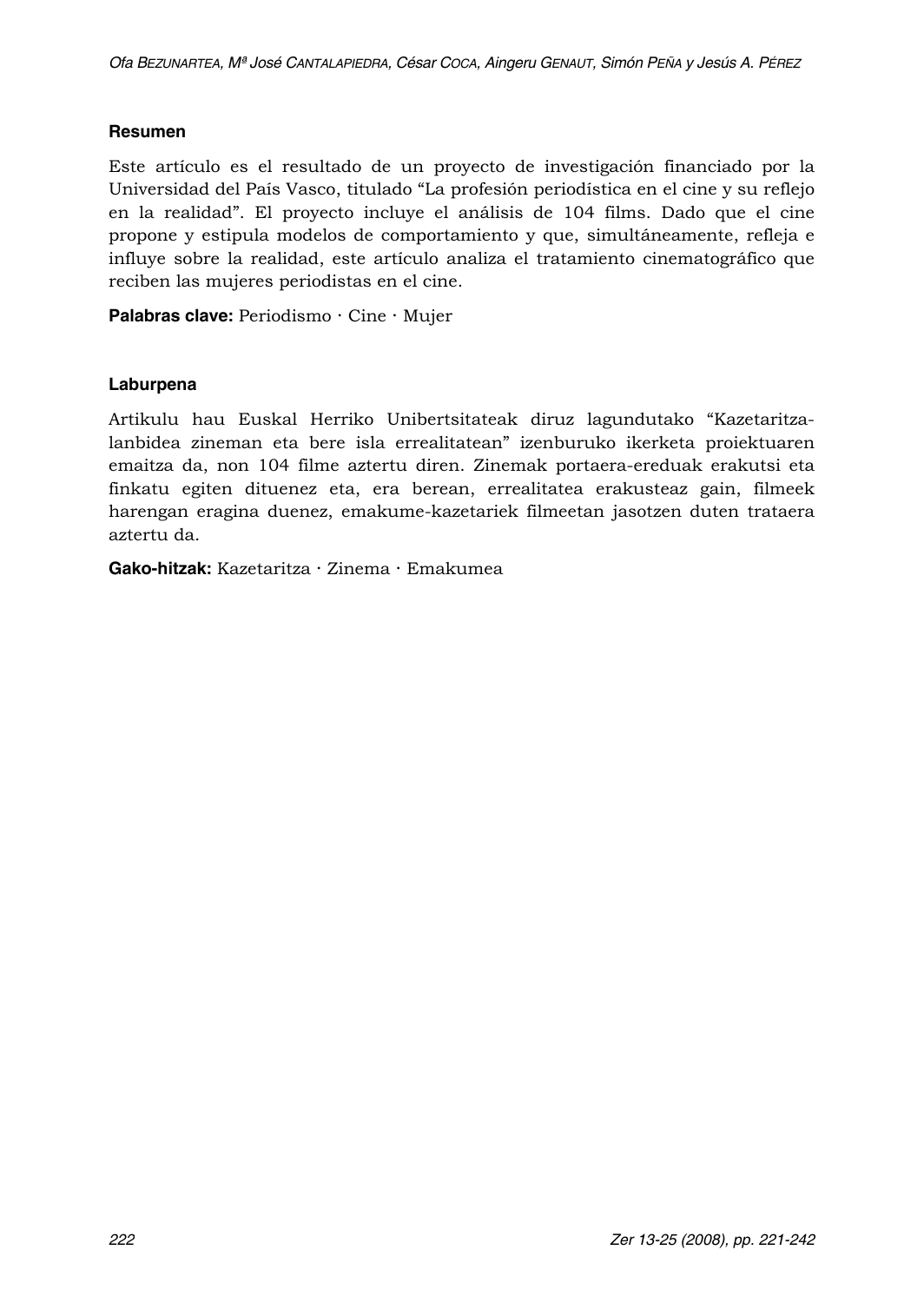#### **0. Introduction**

Women journalists in the cinema represent 20% of journalists: one out of every five cinematographic journalists is a woman. According to figures from the National Agency of Evaluation of Quality and Accreditation (ANECA), in the lecture halls of the Faculties where Journalism is taught as a subject, more than 3,000 journalists graduate each year in Spain, while there is an enrolment of 13,000, of whom 63.6% are women. The Report of the Journalistic Profession prepared annually by the Press Association of Madrid offers the fact that men and women share the journalistic profession equitably. An equal percentage, 49.4%, is given by the research report *Gender Representation in Radio and Television News Programs*, of the Official Institute of Radio and Television (IORTV) and the Woman's Institute (MTAS), presented in January 2005.

This figure is, however, less worrying than their life expectancy or their positive discrimination: either they die earlier, or they receive favourable treatment and retire sooner. This is something that is no one looks into: what happens to women journalists in film after the age of 50? A quarter of male cinematographic journalists are over 50: 22 percent are aged between 50 and 65; and there are those, although the figure is a meagre 3 percent, who are over 65: Passion for their work? Poor retirement pensions? Irreplaceable wisdom? Women, on the contrary, disappear at 50. In the films studied for this project there weren't any. They already start to disappear at the age of 35: less than a quarter of women journalists are found at the fork in life represented by the period between 35 to 50 years: 23.5 percent to be precise. Perhaps it's maternity, that recurring split between Journalism and the Home in journalistic film, that removes them from the editorial offices.

However, we are more inclined towards the other constant factor "...and she's pretty", something that, as we shall see, is confronted twice over by women journalists in the cinema: on the one hand, in order to play the role, beauty, which has a greater presence in youth, is taken into account. There are frequent statements by actresses who, finding themselves at the same fork in life as our women journalists, complain that there are no roles available for them. Perhaps because beauty although this is a risky assertion - symbolises the life trajectory of women in the cinema, where there is a feedback cycle with reality. This trajectory starts to exhaust itself after the age of 35: it seems that beyond that age it is more difficult to fall in love with them, make mothers of them, or instruct them. Men in the cinema – where there is a feedback cycle with reality – have more time available to fall in love or become fathers, and age is an advantage in the role of mentor. To the extent that the frontier of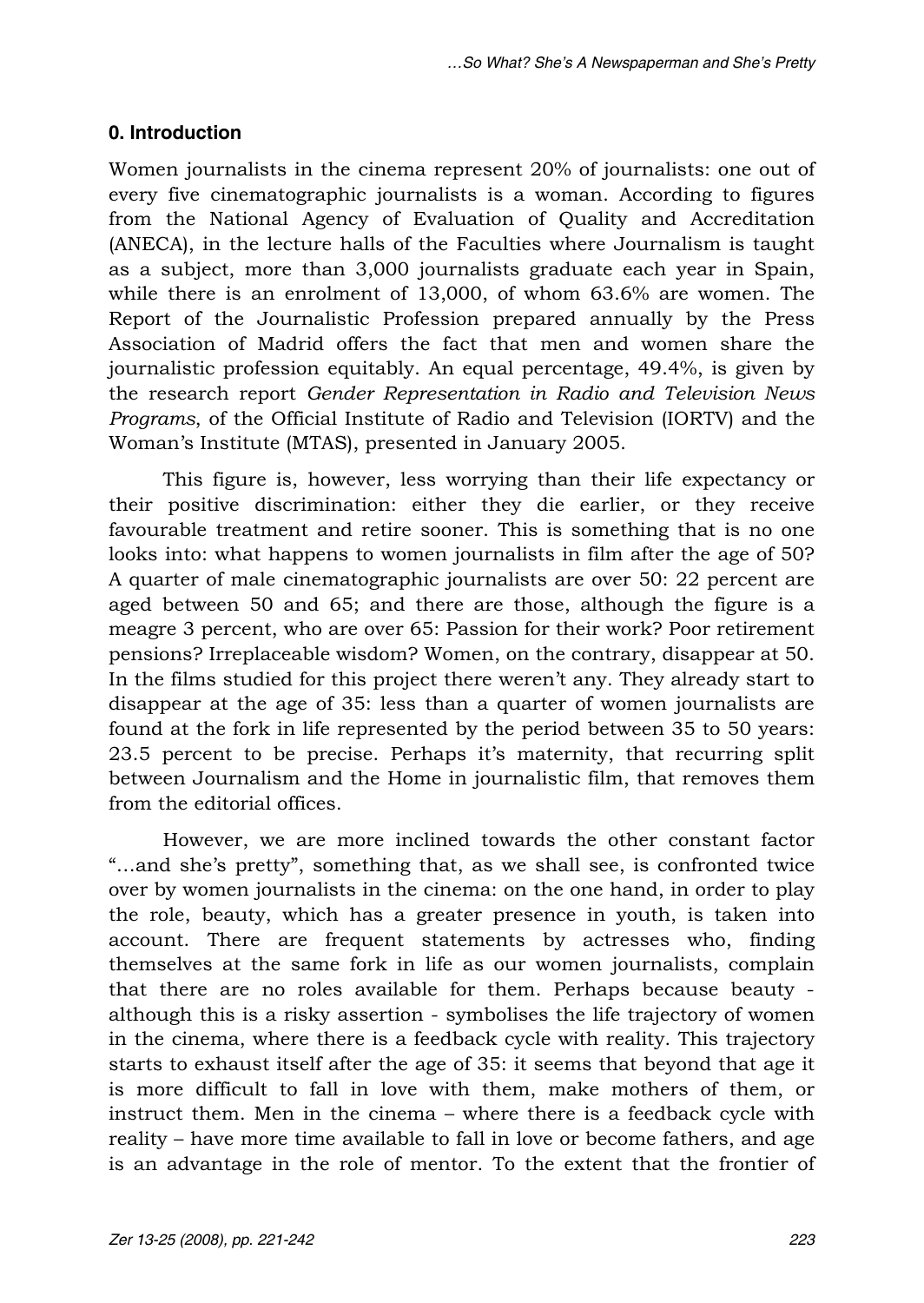beauty is extended, as is occurring, towards the 40s or 50s, women will continue in the cinema - where there is a feedback cycle with reality. Also to the extent that the gaze - of both men and women - ceases to be masculine, as explained by Howard Good in his book Girl Reporter: "Men act and women appear, John Berger explained in an oft-quoted passage from his book *Ways of Seeing*. Men look at women. Women watch themselves being looked at. This determines not only most relations between men and women, but also the relation of women to themselves. The surveyor of women in herself is male: the surveyed female" (Good, 1998:16).

On the other hand, although closely related -that terrible feedback cyclen there are numerous allusions in the films analysed to beauty as a curricular merit when it comes to working in the profession. In some cases because the person doing the contracting is a man who is sensitive to female attractiveness, irrespective of the merits of the woman contracted: at times in spite of her lack of abilities. In other cases, he discovers her talent after first noticing her charm. Without the latter, her ability would have had no opportunity to show itself: if besides being pretty she is intelligent, all the better, but first things first. On the other hand, the films that recreate the profession on television pay more attention to a good appearance: a value for the men, a requirement for the women.

## **1. Young Women Involved in Investigative Journalism**

The figure can be subjected to varied interpretations, but it is a fact that in the cinema three out of every four women, exactly 70.5 percent, are aged between 20 and 35; a percentage that is 31 percent in the case of male journalists, because, as we have said, they continue working to a more advanced age. Few, however, begin their career at an early age, where the differences are slight: 6 percent of the women journalists are aged below 20; 4 percent in the case of men.

Bearing in mind that there are fewer of them and they retire far sooner, it makes sense that the third hypothesis of this article should find confirmation: their careers are shorter, they do not reach executive positions, nor, more importantly, do they reach a position where they instruct, where they become mentors. In the case of films set in newspaper editorial offices the figures are overwhelming: in 57 percent of cases, male journalists are found in the most senior positions on the professional scale: editors-in-chief (12 percent), directors (27 percent), publishers (14 percent) or owners (4 percent); they are figures who, we insist, are in charge, who instruct. In no case do women hold these posts. They start to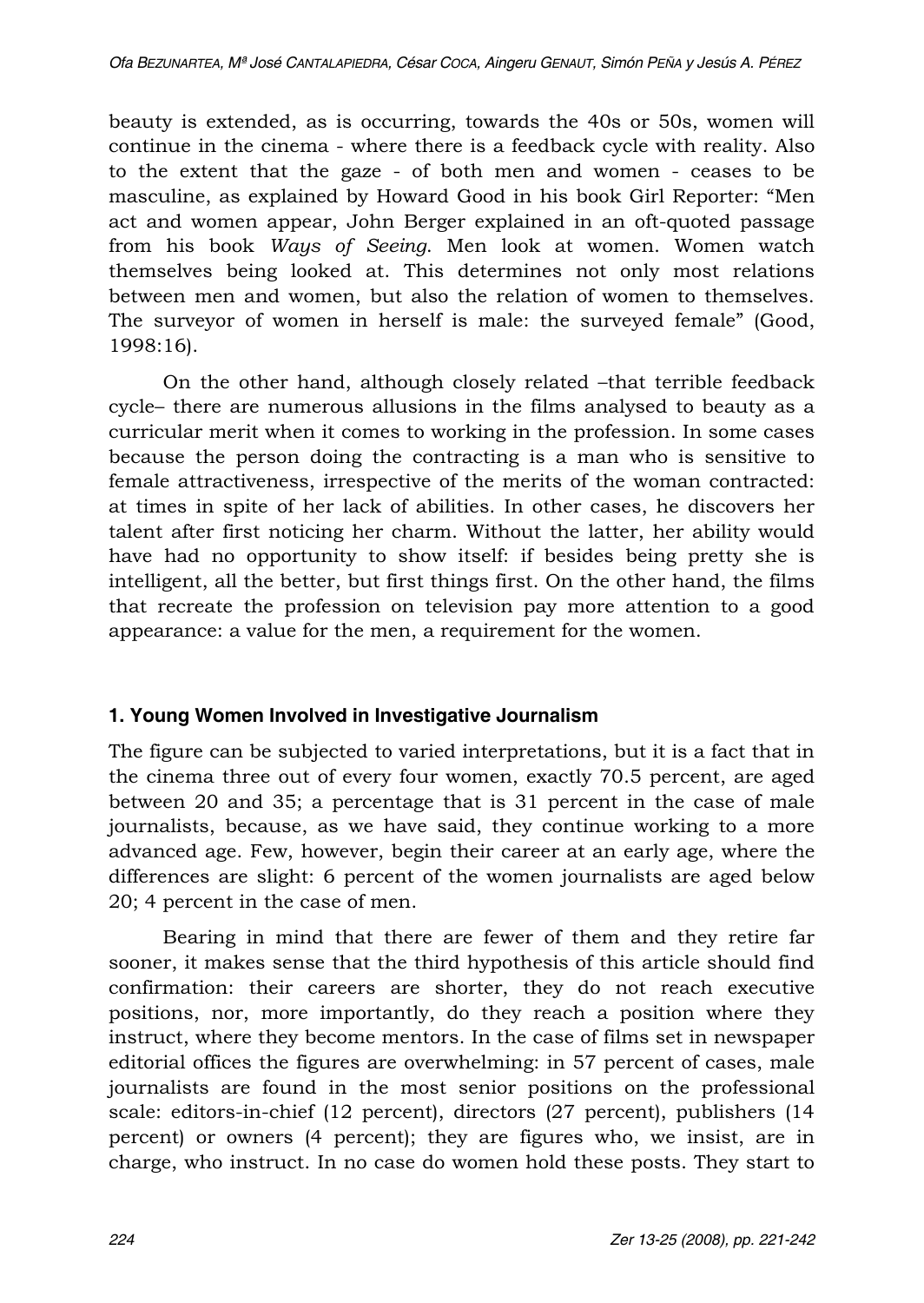exist in the figures of editors and reporters, work that is done by three out of every four women journalists: 30 percent and 45 percent respectively.

But not all the hypotheses are confirmed: surprisingly, 15 percent of women cinematographic journalists are columnists, a figure far removed from the 2 percent of male columnists, and also far removed from reality: while in the news genres the presence of men and women is, as we have pointed out, very similar, the opinion genres continue to be an area dominated by men.

In the case of television, the figures follow the tendency of the press, although they are not so overwhelming. These films are, necessarily, more recent and this is something to be appreciated. Fourteen percent of the cinematographic characters are to be found at the top end of the scale: owners, producers or directors. Women hold a discreet 8 percent of management positions, but it is clear that the distance is no longer unbridgeable. What is most striking about the case of films set in television is that men appear spread throughout the professional categories, while women, on the other hand, are editors, reporters or newsreaders and, in some cases, directors or camerapersons. In the professional categories, the highest percentage in the case of women is held by reporters, with some 50 percent, followed by editors and newsreaders, both with 17 percent. The highest percentage in the case of men, on the other hand, is obtained by scriptwriters, with 20 percent, followed by reporters, with 17 percent, newsreaders with 15 percent and editors with 10 percent. But men are additionally represented in the categories of owner, producer, director, freelance reporter, editor and scriptwriter.

Elena Blanco, in the article *Mujer y poder en los medios [Women and Power in the Media]*, includes amongst the conclusions of a study involving Journalism students the observation that "another cause for the lesser presence of women in posts of responsibility is due to lack of ambition and of the desire to reach positions of responsibility in the media" (Blanco, 2005:99-107). We would venture to say, on the basis of our experience as university lecturers in the subject of Journalism, that the lack is not one of desire, but of confidence, and also daring: of daring to consider such an aspiration. And for aspiration to come naturally, the cinema plays a role as Anneke Smelik explains: "The narrative structure of traditional cinema establishes the male character as active and powerful: he is the agent around whom the dramatic action unfolds and the look gets organized. The female character is passive and powerless: she is the object of desire for the male character(s) (Smelik, 1999).

There are women directors. The doctoral thesis *El papel de la mujer en la dirección y gestión de las empresas informativas en España a principio*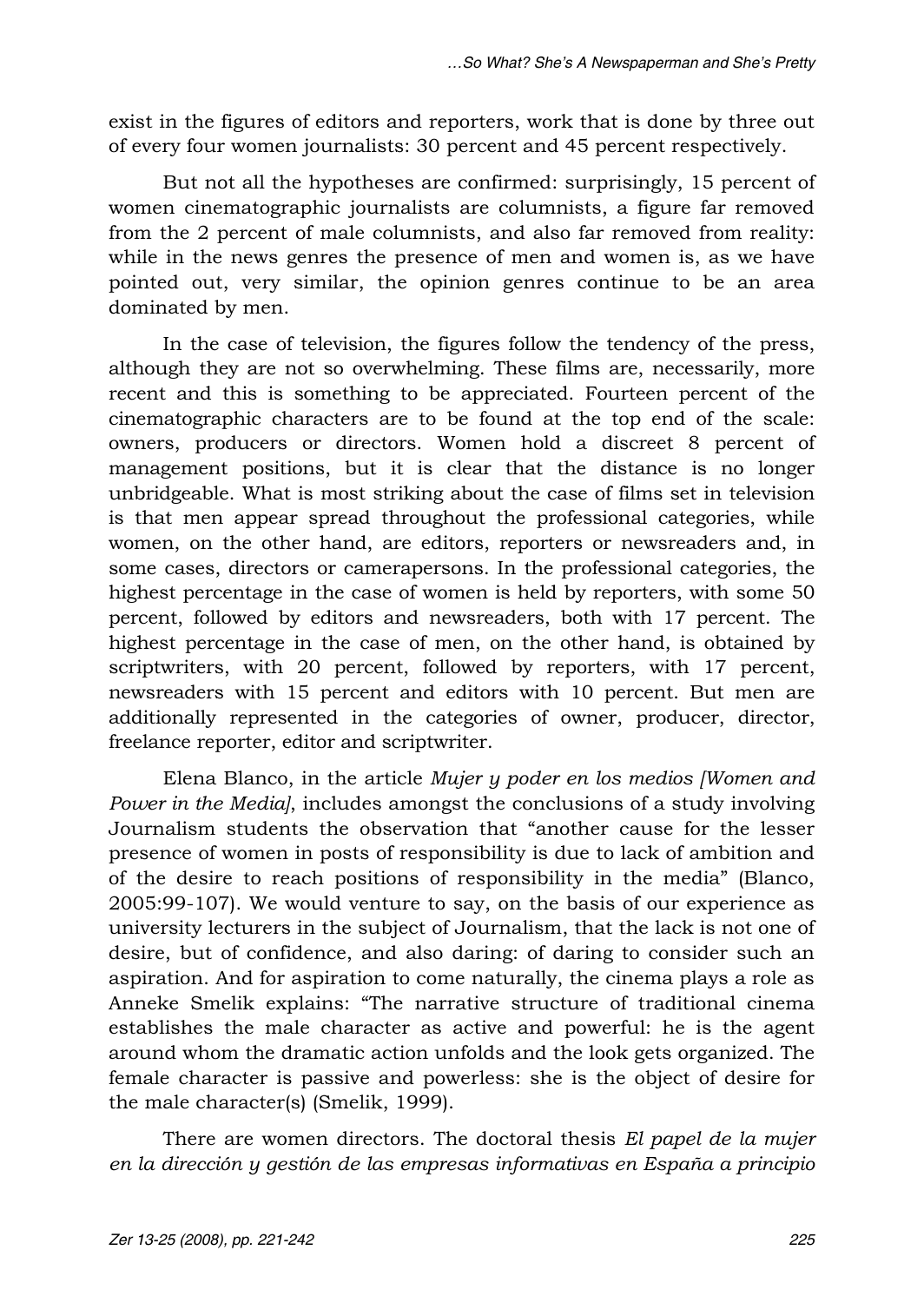*del siglo XXI [The Role of Women in the Direction and Management of News Companies in Spain at the Start of the XXI Century]* finds that 78 percent of women directors are directors of magazines. Similarly, the Communication Agenda published annually by the Secretary of State for Communication indicates that women basically occupy executive posts in magazines, especially women's magazines, and in FM radio stations (Blanco, 2005).

Our next hypothesis is related to these figures: the hackneyed sexual division between so-called hard news and soft news. The starting hypothesis, as stated in the research report *Gender Representation in Radio and Television News Programs*, which we have mentioned, is that "women journalists concerned themselves to a greater extent than their male colleagues with 'soft' news stories, that is to say with the less important news stories that do not form the first level of news". The study's conclusion is that the hypothesis is false, that it is only in sports where "significant differences are established". Cinema is faithful to reality in the treatment of the sports journalist, as it is only in this section that there are no women journalists. This is a field that holds little attraction for the cinema, as sports journalists only represent 6 percent of cinematographic journalists.

Economics journalists are even less attractive, as they do not have any representatives in film. Sports is followed in unpopularity by Culture, with 7 percent, true to the hypothesis with an asymmetrical 5 percent for women and 2 percent for men. These are small percentages, but the fact is that the women more than double the men. In the Politics section the cinema transgresses not only the hypothesis but reality as well: amongst male journalists, one percent is dedicated to covering politics, against an advantageous and surprising 9.5 percent of women journalists. A similar surprise is provided by the International section, where women repeat the same percentage, 9.5 percent, against 6 percent for men. The clichéd hypothesis returns in Society, where the distribution is one percent for men and 14 percent for women. Society is, together with Politics, the section where the least cinematographic journalists are employed, and, on the other hand, it holds, the third place  $-$  shared with Local News  $-$  in female occupation following Accident and Crime Reports and Investigative Journalism

The star sections in the cinema are unquestionably Local News, Accident and Crime Reports and Investigative Journalism. Local News, that place where journalists learn their trade and where they become hardened before they move on to other sections, employs nearly a third of cinematographic men, 30 percent. Amongst women, 14 percent are found in this section that arouses such interest in the cinema and in real life. More than a quarter of male journalists are dedicated to another section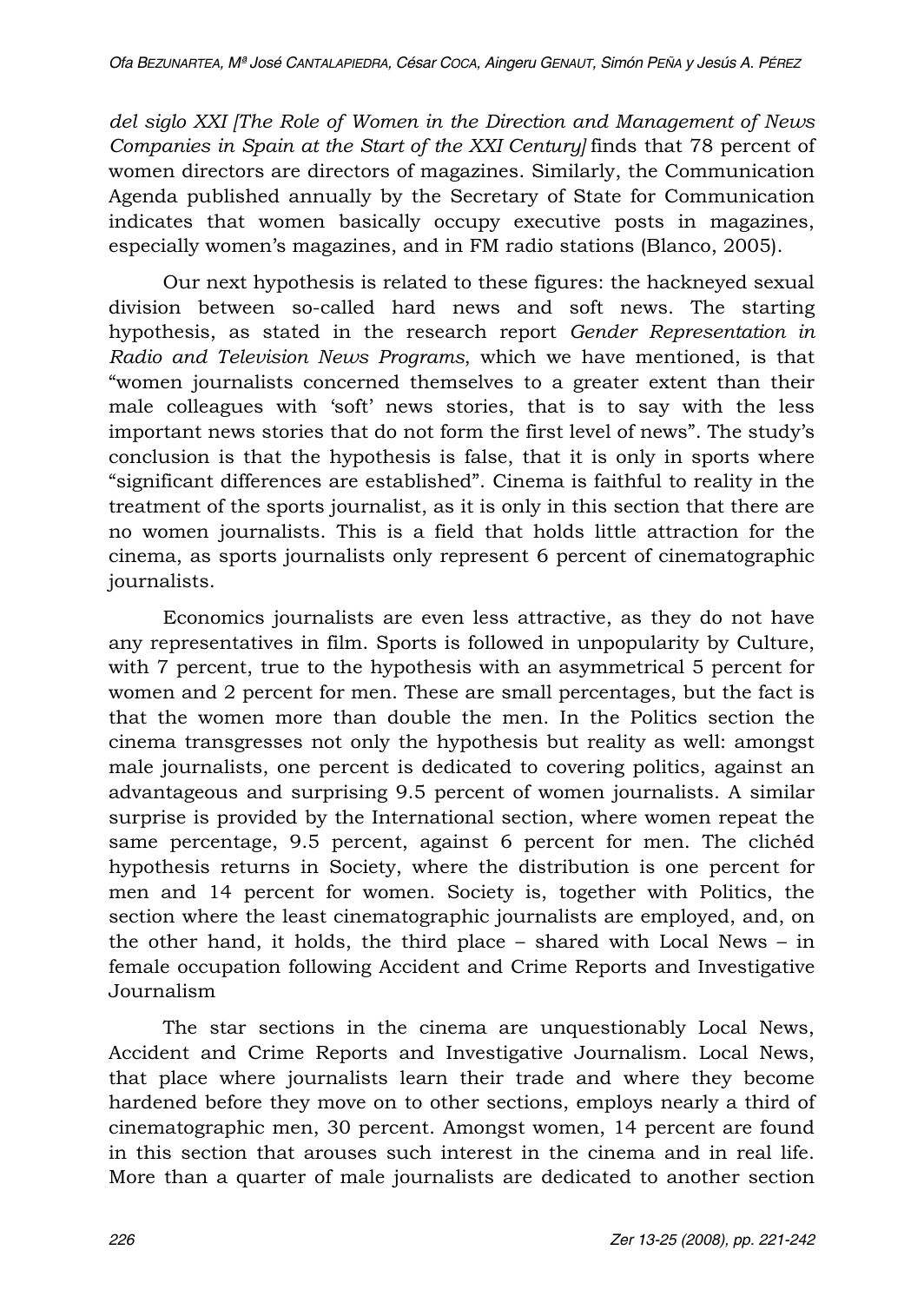with a journalistic and cinematographic tradition: Accident and Crime Reports. Some 28 percent of the men are dedicated to gloomy chronicles, tragedies, violence, pain. Some 19 percent of women answer to this calling.

But if cinema was respectful of masculine Sports and feminine Society, and remained cautious with the other sections, it presents Investigative Journalism as the main work  $-$  at least that requiring most journalists- of media activity; and, not content with this, it sets more women to work than men, not in absolute terms (remember that women represent 20 percent of cinematographic journalists) but in terms of percentages. Twenty-one percent of male journalists dedicate their time to investigative journalism. Twenty-eight point five percent of women journalists are dedicated to this noble task of the profession, which is more rooted in the social function of journalism - with the social responsibility of the media towards society, towards democratic values, towards the readervoter (understood as a consumer of journalistic news through any medium) and the citizen, in the sense that a citizen can only be a citizen, can only fulfil his/her duties and enjoy his/her rights, if he/she is informed, and that task is the responsibility of the journalistic profession.

## **2. The Eternal Conflict between Journalism and the Home**

Both male and female journalists are essentially single, and they are single in similar percentages. What is striking is that in 37 percent of the cases we do not know the marital status of the male journalists, while we do not know this in the case of 6 percent of female journalists. This could be interpreted in the sense that in describing and defining a female character, knowledge of her sentimental life is more important than when presenting a male character. This could also be due to the fact that although there are less women journalists, a greater proportion are leading characters, and one always knows about the life of leading characters. Or one might argue that there is less room for a female journalist without a sentimental life of love or coldness, that this would provide less room for cinematographic play, than in the case of a male journalist, whose working life can be sufficient. Whatever the case, that is the figure.

If we review the cases where the film states marital or sentimental status explicitly, there are a similar proportion of single male and female journalists, 59 percent for women against 52 for percent men. And the same proportion are separated: 3 percent. However, three times as many female journalists are divorced: 2 percent of men and 6 percent of women. It is striking that a far higher percentage of female journalists have a boyfriend: 22 percent of women and 14 percent of men. But it turns out that fewer get married, exactly half: 18 percent of male journalists are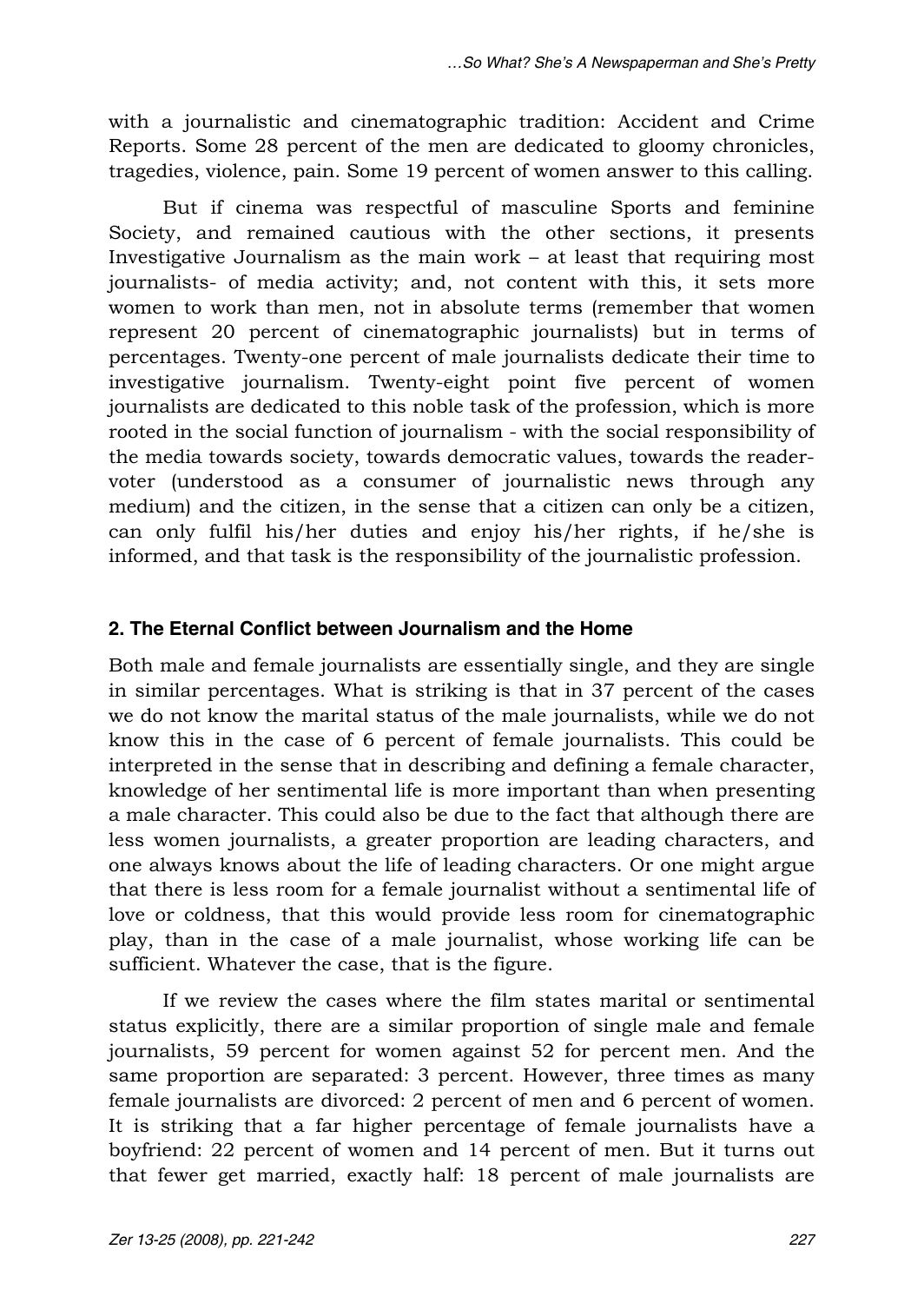married, and only 9 percent of female journalists. Nor is it a custom for cinematographic women journalists to be widowed, while the percentage of widowers is 7 percent. Finally, although this is merely testimonial, 3 percent of male journalists have been through more than one marriage, while amongst female journalists none of them have. It is also true that they do not have much opportunity: if at 50 years of age, as we have noted, they disappear from the screen, they have less time available to accumulate marriages and also to become widowed.

The fact is that the cinema does not show the traditional renunciation of family/sentimental life by women with demanding professions, although the percentage of married men is double that of women. Renunciation, although we do not have figures, appears to take place in the area of maternity: male journalists have children, in spite of having no time to attend to them; it is the wife who takes responsibility. Female journalists decide not to have any - the figure of the selfless husband has not found a leading role either in the cinematographic tradition or in real life.

In fact, a significant number of the women in the films on journalism are wives who are resentful of the profession, which they feel to be an invincible rival. An example of this is the universal reproach of the wife of Stroud, director of *Crimeways*, in *The Big Clock* (John Farrow, 1948): "At times I believe that you are married to a magazine and not to me. We seem to be two people who simply share a flat. You get home so exhausted that we don't even talk. We should have stayed in West Virginia; we would be a family".

Elena Blanco affirms that "the communication companies are reticent to contract women because of the *work stoppage* of maternity, as well as the obligations deriving from childcare and the needs of the family, responsibilities that are still inherent to women, which accentuate the reticence of companies when it comes to assigning them to posts of responsibility" (Blanco, 2005:99).

In the same article, she sets out the results of a survey of Journalism students at the University of Málaga in the 2003-2004 and 2004-2005 courses. In response to the question *In order to achieve the post that you propose to reach, would you be prepared to...?*, the results are revealing: in the year 2003, 45.4 percent of the male students chose the option *I would not sacrifice my family and personal life*. Only 2.5 of the female students were certain that they would not be prepared to sacrifice their family and personal life. Evidently the female students are aware of the need to choose. Evidently the male students are aware that it is not necessary to choose. The distances are narrowed in the results for the following course,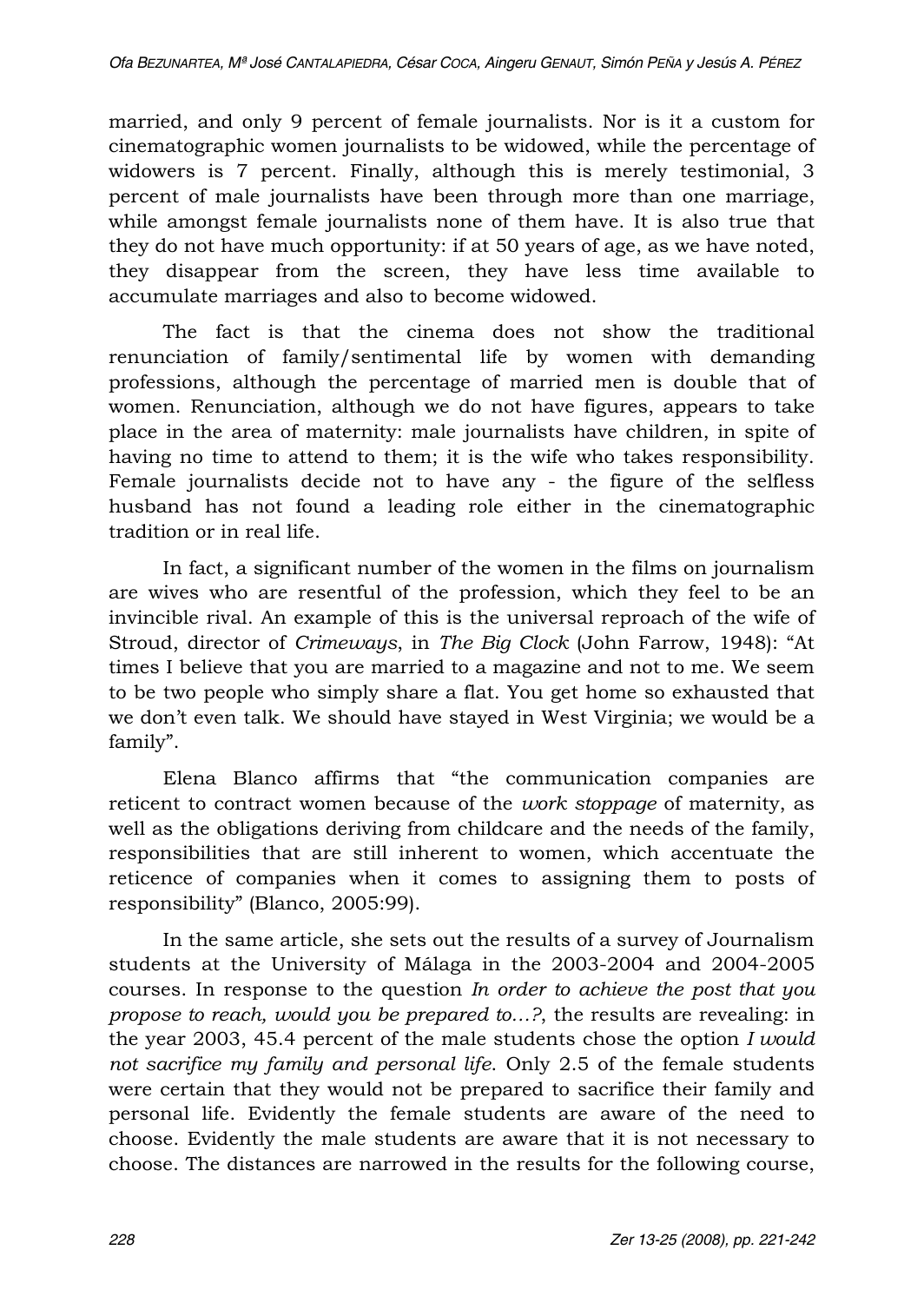but the perspective is upheld: 13.8 percent of women against 37.5 percent of men marked this option.

The men are not prepared to give up on marriage or on living with their partner if this is necessary to reach the position they aspire to. Such a possibility is not considered by any young man. Two point six percent of female students accepted this renunciation in 2003, and 3.1 percent in 2005. However, the perspectives change when it comes to having children. In the 2003-2004 course, no young woman was prepared not to have children in order to satisfy their professional ambitions. In the next course, the figure was 3.4 percent. In the case of the male students, 9.1 percent in the first course would not have children, and 12.5 percent in the second. We will consider the cinematographic presentation of this conflict between Journalism and the Home further on.

## **3. Social Climbers with Ethics?**

The majority of journalists on the screen are experienced professionals: 68 percent in the case of female journalists and 77 percent of male. The figure of the novice seems to hold a scarce cinematographic attractiveness. The figures invalidate the starting hypothesis, which held that a far higher proportion of female journalists than male would be presented as inexpert. However, the distance is not so great either.

Women journalists are less experienced and have less vices. The journalistic profession, which is inevitably associated with a passionate, disordered and dissolute life, does not obtain this profile in the cinema: half of male journalists appear as free of the vices of gambling, smoking, drinking, sex or drugs, which goes against the starting hypothesis. And when they do have one of these vices, they are the more socially acceptable ones: smoking and drinking, 17 and 15 percent respectively. The immaculate female journalists are presented to the spectator without the blemish of vices in 70 percent of cases. And when they do succumb it is, as with the men, to tobacco and alcohol. With few exceptions, this is social not addictive consumption.

With respect to their behaviour, the cinema enjoys journalistic extremes: the character in search of the truth, in search of misery, who is motivated by noble ideals, or who is led by base instincts. The cinematographic journalists put the profession in a good light: the highest percentage is of those who understand their work as being of service to society and democratic values; those who, facing the irreconcilable society/company duality that forms part of the nature of the media, opt for the social function, for justice, for the prevention of the impunity of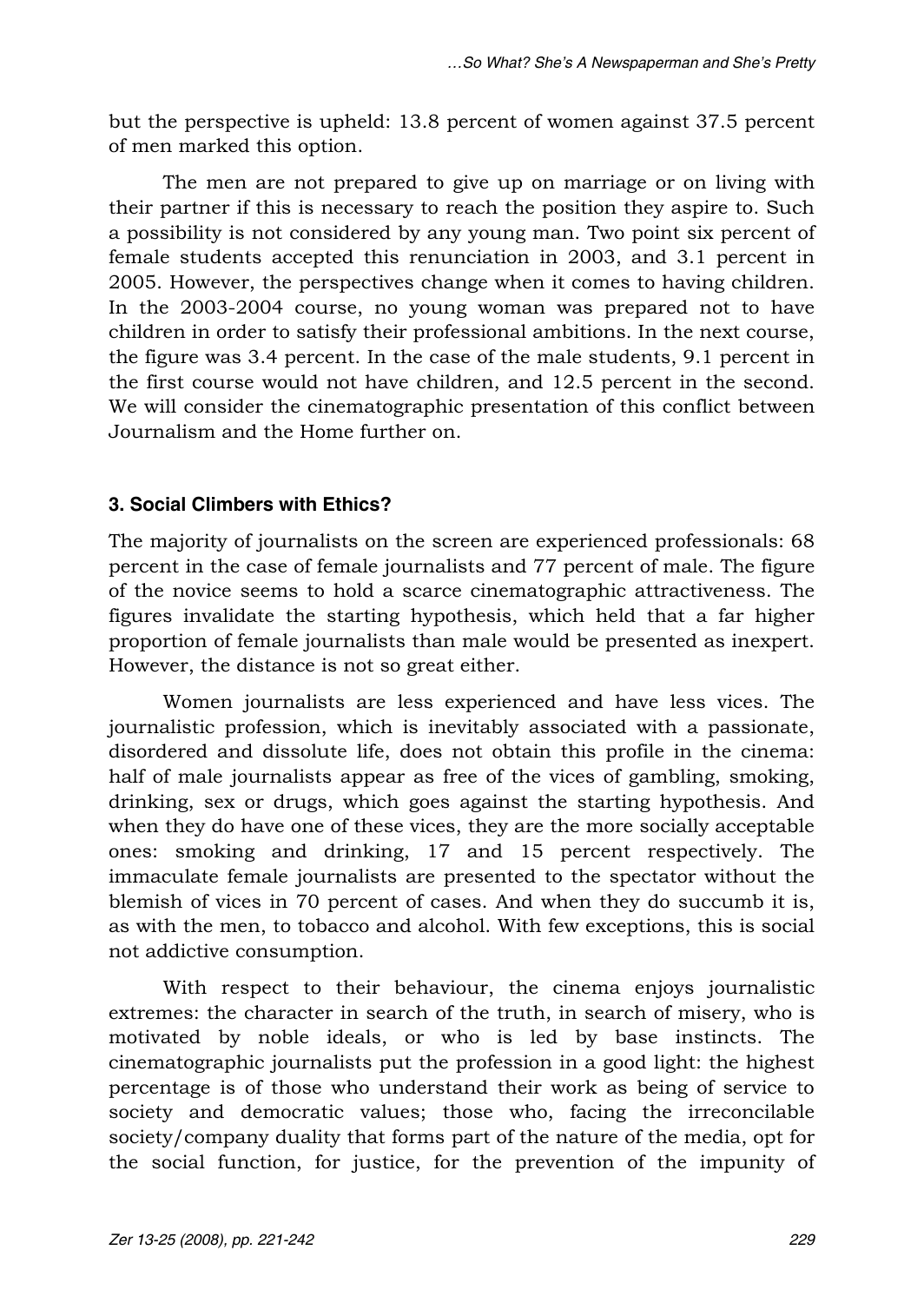abuses, the fourth estate that is vigilant of the healthy functioning of the other three state powers. The percentages of male and female journalists are similar: 41 and 46 percent respectively. The differences become appreciable when the principal motivation ceases to be this and becomes personal promotion, in the case of female journalists, and audience and audience impact in the case of male journalists. Female journalists work for promotion in 43 percent of the cases; males in 28 percent. The percentages are inverted when what is sought is impact, sales, some other form of prominence: then the percentage for female journalists is 11 percent, tripled by the males with 31 percent.

Although this might seem hackneyed, and we will consider this further on, female journalists need to demonstrate that they can reach the top, that they can be the best of all. Male journalists have overcome this phase and demonstration instead involves the stir that they can cause, and the degree to which they can amuse themselves. Related to this question - one that is difficult to set out clearly, to disentangle, to straighten out, since it would need an interdisciplinary study due to its inextricability, as Borges would put it - is the form of working. Journalism has always been presented as a job without timetables, something unpredictable, to which people adapt who are highly flexible, if we take this to be a quality, or who are undisciplined, if we take this to be a defect. The cases where the journalist is shown as someone neglectful of his appearance, without respect for norms or deadlines, who in each case does what seems most convenient independently of the norms, as someone highly independent, unable to submit to any professional or vital routine, are more than double with men than with women: in the cinema males respond to this profile in 34 percent of cases, while women in 14 percent. Although the starting hypothesis was that men adapt to a greater degree than women to this profile, it was also expected that the percentages would be higher. It is not the cinema, as occurred with vices, that provides this widespread stereotype.

Also in relation to motivation, the principal aim of journalistic work, the question of ethical behaviour emerges. Does the cinema provide us with models to be proud of, or does it delve into the profile of the despicable journalist? It makes sense, in spite of it being the social function of the journalist that guides the work of men and women in most cases, that a higher percentage of female journalists are shown as being guided by ethics. Let us recall that for male journalists impact, sales and audience represent - in a percentage that is nearly three times that for women - the driving force of their activity. To attract and hold the attention of the public requires that stories should be interesting, attractive, exciting, morbid or that at least is how this is presented. Perhaps for that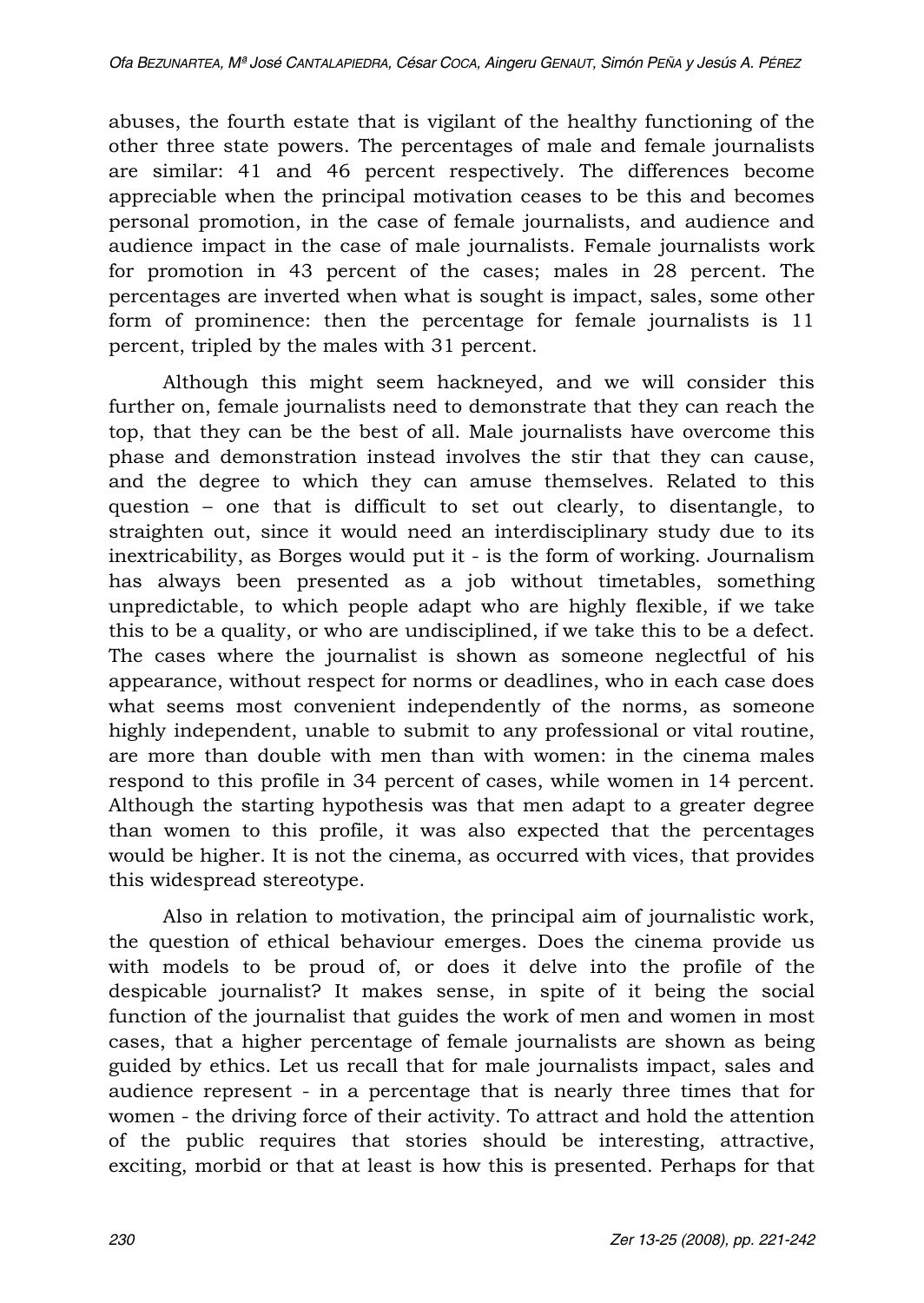reason, although this is no more than conjecture, male cinematographic journalists behave ethically in 57 percent of cases, against 86 percent for females. Perhaps that is why female journalists lack scruples and morals in only 6 percent of cases, against 38 percent for males. In any case, the cinema rescues  $-$  although only to a certain extent  $-$  women, at least women journalists, from the cliché of being more manipulative and cunning than men. It is also true that women are traditionally more obedient, that it takes them more effort to abandon what is established, what must be done, and that this at times brings the disadvantage of a fall into immorality, but it has the advantage of bringing a sense of freedom, courage and initiative.

In any case, the cinema neither redeems nor perverts journalists. Only with 6 percent in the case of women, and with 5 percent in the case of men is there an evolution, a change from an ethical beginning to an unethical end, or the reverse: women improve or worsen in 3 percent of cases in each respect; men in 3 and 2 percent respectively.

Another common idea is that the journalist lives a life that is remote from the routine and the predictability of common mortals. Fitting in with this premise is the conviction that - given that they live a different life they are different: a bit crazy, strange, remote from what is not newsworthy, obsessive, in a word, eccentric in the sense of being disordered and in a mess. This role is played by male journalists in 41 percent of cases, against 20 percent with females. From what has been said so far, one can conclude that women journalists upset the stereotype of the journalistic profession, depriving it of its extravagance and also of its exceptional character.

## **4. "...And She's Pretty"**

On her wedding night Tess Harding, a columnist played by Katherine Hepburn, says to her husband: "Doctor Luvik came to see me before anyone else. A most wonderful break. First real inside dope on the Balkans smash up. He's telling about the nazi infiltration. Isn't this the most thrilling night of your life?" Sam Craig, the husband played by Spencer Tracy, who was expecting a conventional wedding night, replies with irony: "I'm all goosepimples." Tess Harding is living in a film from the year 1942. This was when a journalist, on hearing her on the radio, allows himself to say: "Women should be kept illiterate and clean like canaries"; when Sam Craig, the first time he hears her, comments in surprise: "A dame who knew what was going on in Libya in 1803"; when it was forbidden for women to enter the press box in the stadium, as another journalist puts it: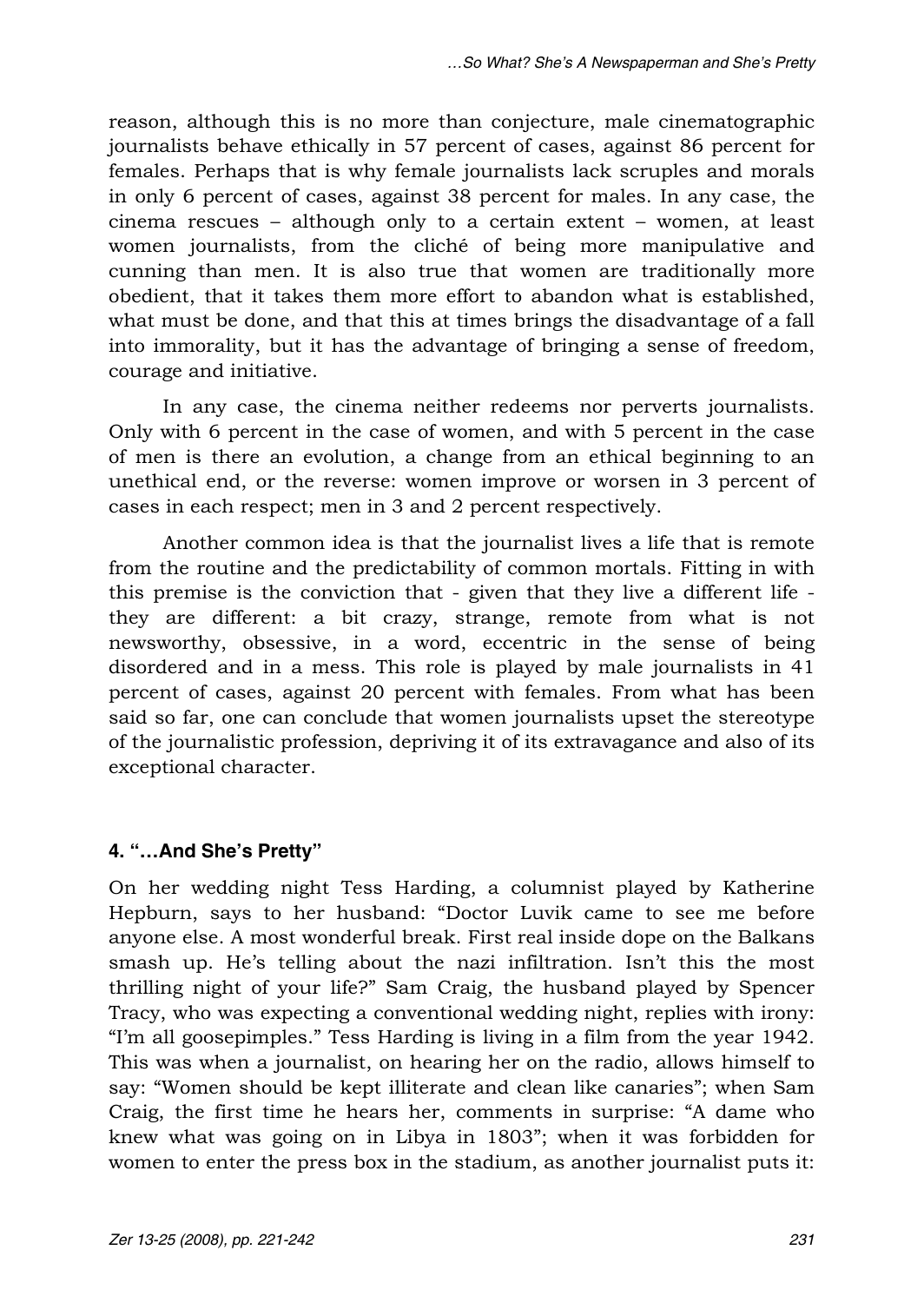"No women in the press box. It's a rule as old as baseball", to which another replies: "So what? She's a newspaperman and she's pretty".

The film is *Woman of the Year* (George Stevens, 1942), and the husband's reproach, on the day that Tess Harding goes to collect the prize that names her woman of the year, is as painful as it is revealing: "I'm sorry not to have to write a chronicle because I would give it a sensational angle. The most important woman of the year isn't even a woman". And she isn't one because she neglects domestic concerns in favour of her work, because she doesnit hesitate to leave a child she has adopted at home to go and receive the prize. To this is added the fact that Tess's aunt, a single woman with a brilliant professional career whom she admires, decides to get married and tells her that you can't live alone, that it's not good for you, that success is no use unless you have someone to share it with. Thus, Tess Harding, with the talent and training to do her job, about which she feels enthusiasm, confesses to the man who will be her husband: "I like knowing more about what goes on than most people ... and telling it", and she also tells him: "After I came back [from Madrid] I wrote a series of articles which finally blossomed into a regular column and I lived happily ever after". Tess Harding decides to give up this happiness and dedicate herself to being a wife, that is, to making breakfast for her husband.

But in an amusing final scene, in which she is unable to even make a cup of coffee and feels herself defeated, Sam Craig, a sports journalist with less ambition and social renown than her, asserts: "I like people. I like meeting them and writing about them ... but pretty unimportant people ... I guess that makes me an unimportant guy". Sam Craig, who has to wrestle with a world that is well represented by his mother, tells her: "All right mum. I'll find out if she's a good cook", knowing full well that Tess would be unable to recognise a kitchen if she saw one. Sam Craig proposes that she should continue being his wife and that she should continue writing columns, that she doesn't have to be one thing or the other, that she can be both.

This situation represents clearly one of the defining characteristics of the screwball comedy genre, specially during its classic period in the 30s and 40s, where the central romantic story is full of misunderstandings and farcical situations. *Libelled Lady* (Jack Conway, 1936) and *Nothing Sacred* (William A. Wellman, 1937) are also a good example of films that combine the war the elements of the romantic comedies and the work in the newspapers.

Today it would be unthinkable for a cinematographic character to say, with all the naturalness with which this is said in this film, that "Women should be kept illiterate and clean like canaries". A lot has been gained in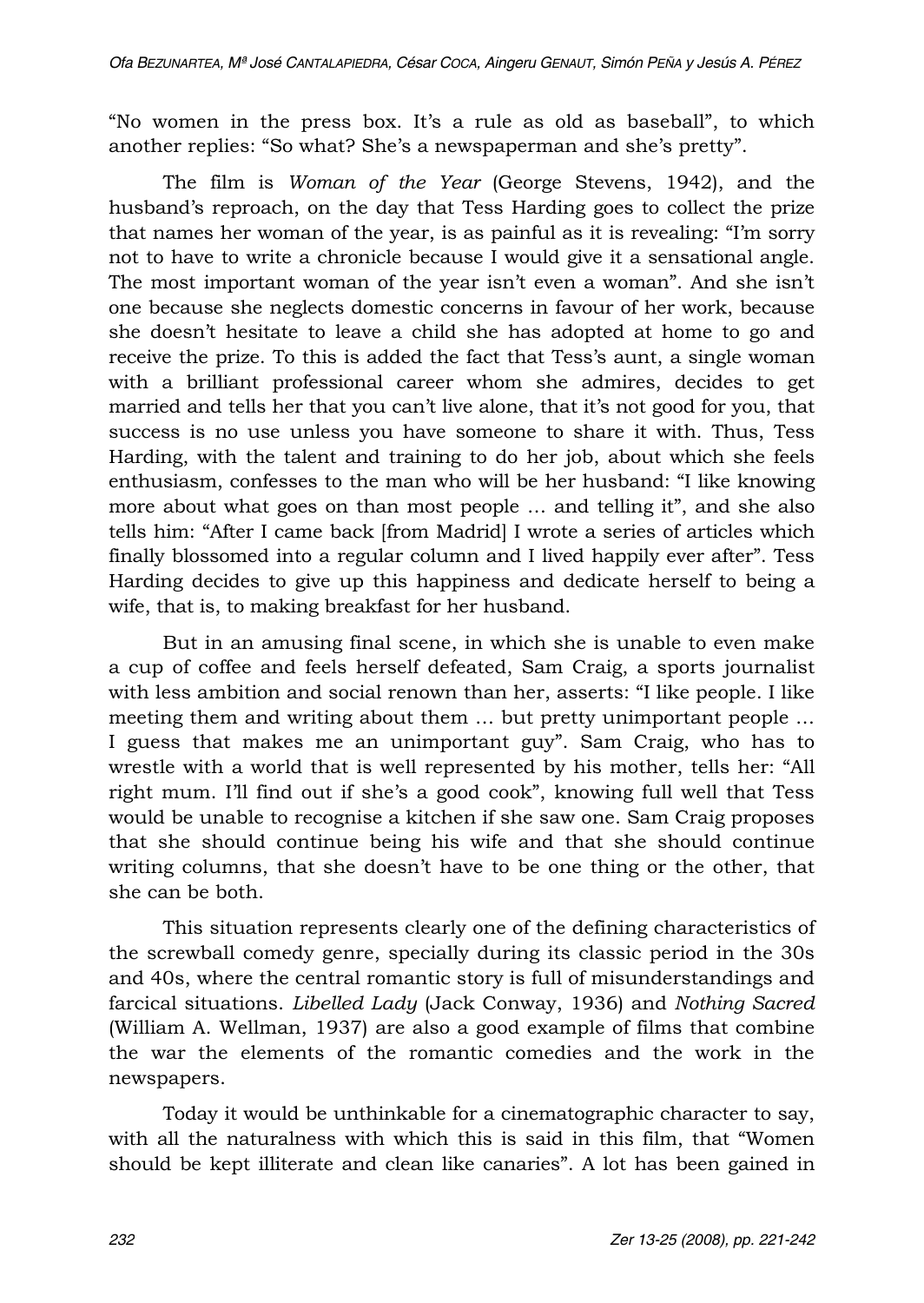appearances. However, Tess Harding is the most transgressive journalist in cinema. Not only is she ambitious, cultured and passionate about her work. She is more ambitious, more cultured and more passionate about her work than her husband. Hers is the only case in the films studied for this article. It was, we repeat, the year 1942. Exactly 60 years later, 60 dramatic years later, on December 18th 2002, the readers of *elmundo.es* interviewed the journalist Teresa Viejo, who had been appointed editor of the magazine *Interviú*. More than half the questions referred to the fact that she was a woman editor. As one of them put it: "First, congratulations on your appointment, and, secondly, I want to ask you if you think youire going to encounter many attitudes - like in the questions that I see they're putting to you - of the 'feminist position' type, since what I can see is that people are asking you about the fact of your being a woman, more than anything else". Amongst other things, it was put to her: "How do you view, from your condition as a woman, the treatment you receive from your colleagues both at work and away from work?" 60 years after Sam Craig consented -because he was the one who consented- against all the odds to Tess Harding being a prestigious columnist, questions are put to Teresa Viejo *about her condition as a woman*.

Tess Harding would never have been asked, as Teresa Viejo was, whether she would pose naked. Nor would Tess Harding ever have been told by her boss, as was Suzanne Stone Maretto, played by Nicole Kidman in *To Die For* (Gus Van Sant, 1995):

"The point is, Suzanne, if you want it bad enough you'll get it. But you've got to really want it. You have to be able to do things that ordinary people wouldn't do... When I was at the network, there was this girl from some 10-watt station in the mid-west where she did the weather. The weather! So, she comes up to New York, in her best Donna Karan dressedfor-success knock-off. Blonde hair all done up in a French twist, an audition tape in her imitation leather case, along with a letter of introduction from her station manager, that says: "Please, give your most serious consideration to the bearer of this letter, Miss so and so, who is of moderate intelligence, who has some experience in broadcasting and more importantly who can suck your cock until your eyes pop out.  $(...)$  You know who that girl is today? And here comes the best part. About ten years ago, I'm at some TV conference somewhere and I run into that station manager and I congratulated him on his letter writing skills. An he doesn't know what I'm talking about. Because he didn't write the letter. She wrote it herself."7

 $\overline{a}$ 

<sup>7</sup> The Colombian journalist Fabiola Calvo, winner of the 2003 prize for women in the European Union, in an article titled *Women Journalists between Silence and Fear*, reported that "the editors take advantage of any opportunity for seduction, mixing flirtation with vague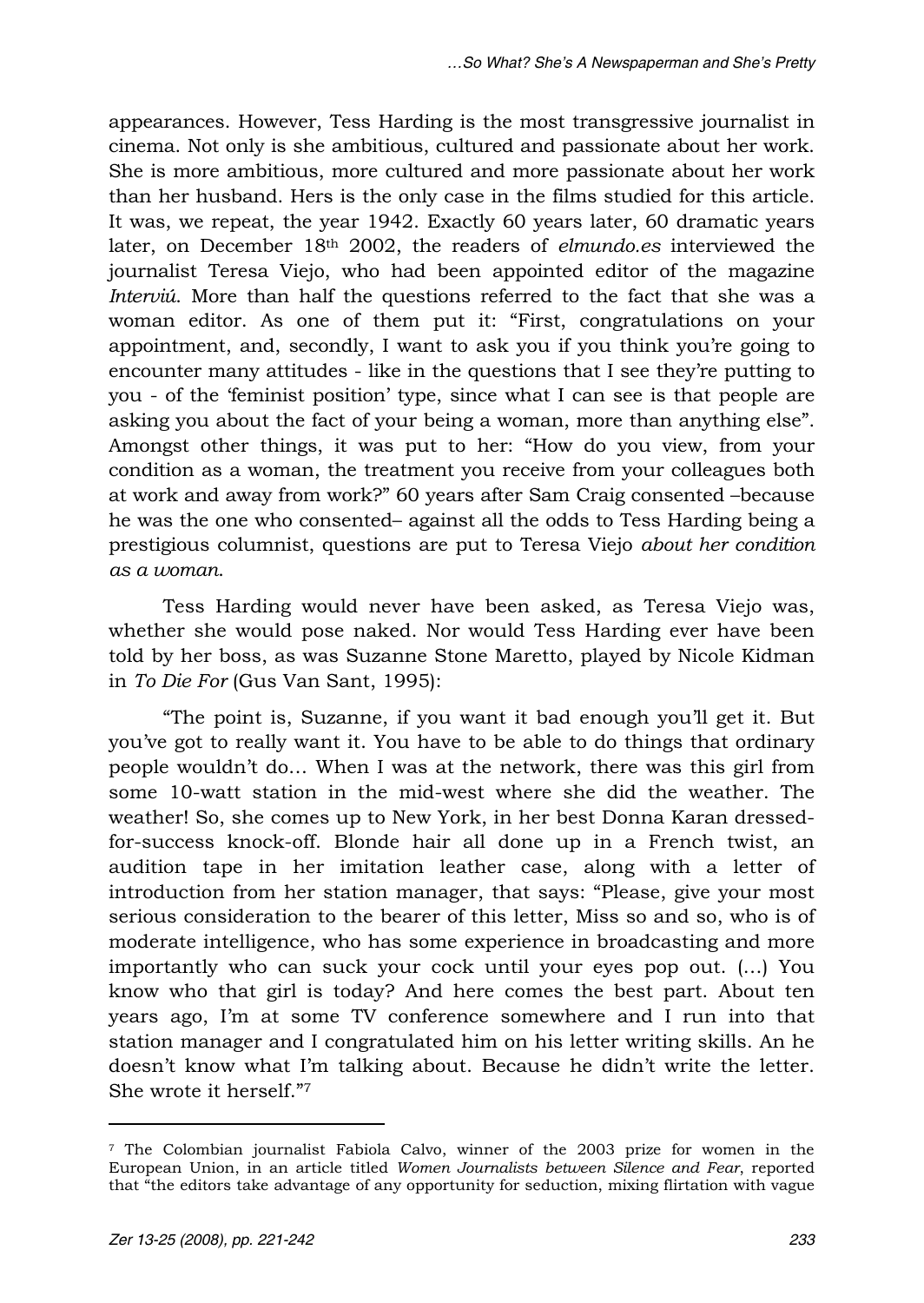The cinematographic presentation of the conflict between journalism and the home, if not the conflict itself, has evolved, has been laid bare from Tess Harding to Suzanne. Tess didn't know what to do. Suzanne has no doubts: "I love kids. I absolutely love them. But a woman in my field has two strikes against her. Say I'm in New York and I'm called for a foreign assignment, a royal wedding or a revolution in South America. You canit run from place to place with your crew following and conduct serious interviews with a big fat stomach. Or say you've had the baby, and you've got this blubber and boobs out to here. Bah, it's just so gross".

Martha Hackett represents one of the forms of female loss in this conflict. In *The Paper* (Ron Howard, 1994) she is a pregnant reporter, on maternity leave, wife of the editor-in-chief Henry Hackett. The two of them are going to have a baby, but he continues to experience the intensity of journalism. Meanwhile, she stays at home trying to convince herself that it's fantastic to finally have time for all the things she's never been able to do, and trying to persuade her husband to accept a post that would leave him more free time for the family life they are going to start. But he puts up resistance. His job is such fun... A meal with a friend, who gave up working to look after her children, presents Martha with a bleak panorama, removed from the life she likes so much; so much so that, about to give birth, she meets a civil servant, whose jokes she is prepared to laugh at so that he will give her information her husband needs. However, Martha cannot be accused of dishonesty: "Tell me something," asks the civil servant, "honestly, did any of my stories amuse you?" "No, Tom, not one of them." "Well, I wanted to know where I stand." "You already knew when I called you Tom."

In *Deadline USA* (Richard Brooks, 1952) we find a model of renunciation. One of the women journalists puts it very well: "It's a nice corpse, a pity about the poor dead guy. I knew him well. I gave him the most marvellous 14 years of my life, and what did I get in return? 81 dollars in the bank, two dead husbands and two or three kids I always wanted but that I never had. I covered all the issues. From electrocutions to love scandals. I had ceilings fall in on me and I lost two or three teeth and I never got to see Paris. But, you know something? I wouldnit change those years for anything in the world". Returning to *The Paper*, Alice Clark, acted by Glenn Close, can also be found adopting a similar attitude. Alice resolves the conflict in the traditional, masculine way: her private life is a disaster, as is the private life of the newspaper's editor.

 $\overline{a}$ 

promises, in other cases squabbles, insults, an exaggerated workload or blackmail. The novelty is the silence kept by women journalists about what happens in the editorial office. Fear is a constant in other cases, yes, fear of losing their job, fear of reporting this because no media would contract them, both because they have dared to speak out and because of rising unemployment".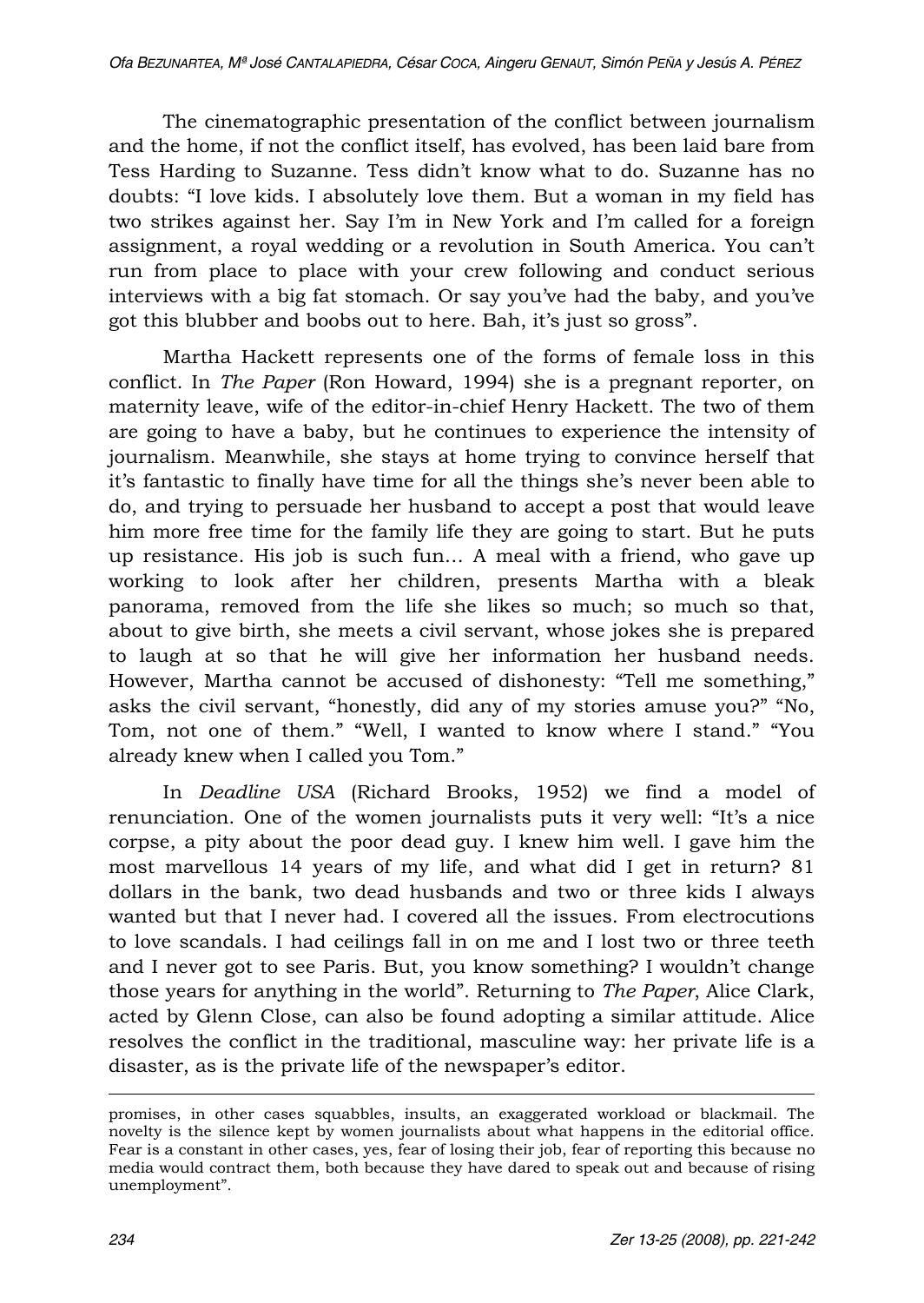Now, not even Alice, who holds a position of responsibility and is highly independent, can escape from having a boss and mentor. Women journalists generally have a boss and a lover, who might be the same person, and one of them, if not both, is normally also her mentor. The character of Helen in *The Reporter* (Pavel Pawlikowski, 1998) is illustrative. She's involved with her boss and her work motivation is not only journalistic: she works for him, but also because of him. The situation is the same with the main character, Vadik, who becomes a reporter to win her affections. But Vadik is an adolescent. And Helen, an adult, illustrates the asymmetrical cinematographic relationships: adult man-adolescent woman - not in terms of age but of behaviour. The secretaries, if not the women journalists, of *While the City Sleeps* (Fritz Lang, 1956), offer us the female extremes: the young and naïve woman who falls in love with the editor and is prepared to act as bait for the murderer to help her beloved; the most vivacious and seductive character uses the clichéd and reviled female arts to influence professional intrigues. Asymmetrical relations.

The research paper *La mujer y el hombre en la publicidad televisiva: imágenes y estereotipos [Women and Men in Television Advertising: Images and Stereotypes]* concludes that "males occupy up to 80% of the roles of authority", that is, figures who, from the television advertisement address "the fictitious consumer, in the first place, and the final consumer, in the last, from a higher level invested with authority" (Berganza and Del Hoyo, 2001:175). Similarly, every woman journalist has a man who addresses the fictitious woman journalist, in the first place, and the general public, in the last, from a higher level invested with authority.

We recall the character of Michelle Pfeiffer in *Up Close and Personal* (John Avnet, 1996), when she is told Warren Justice, played by Robert Redford: "You know what you're ready for? Could you stop tomorrow on your way in to collect my dry cleaning, shopping..." She, distressed, which is a normal state of mind amongst women journalists, confesses: "No matter what I do I will always be written off as the news director's protégé. So fine, I am perfectly capable of finding a job where I am nobody's protégé".

We recall the character of Annika in *Deadline* (Colin Nutley, 2001). The editor and mentor has to give her the self-confidence she hasn't got. "You're good in all respects. Probably a future boss, so don't let Spiken trip you up, or let the first setback get in your way. Youire worth much more than you imagine. Don't let anyone get in your way".

We recall Laurie Callaghan in *Mad City* (Costa-Gavras, 1997). To a lesser extent, the paternalism of Sarah Melas's boss in *Hitch*, the protective editor of Polly Perkins in *Sky Captain and the World of Tomorrow* (Kerry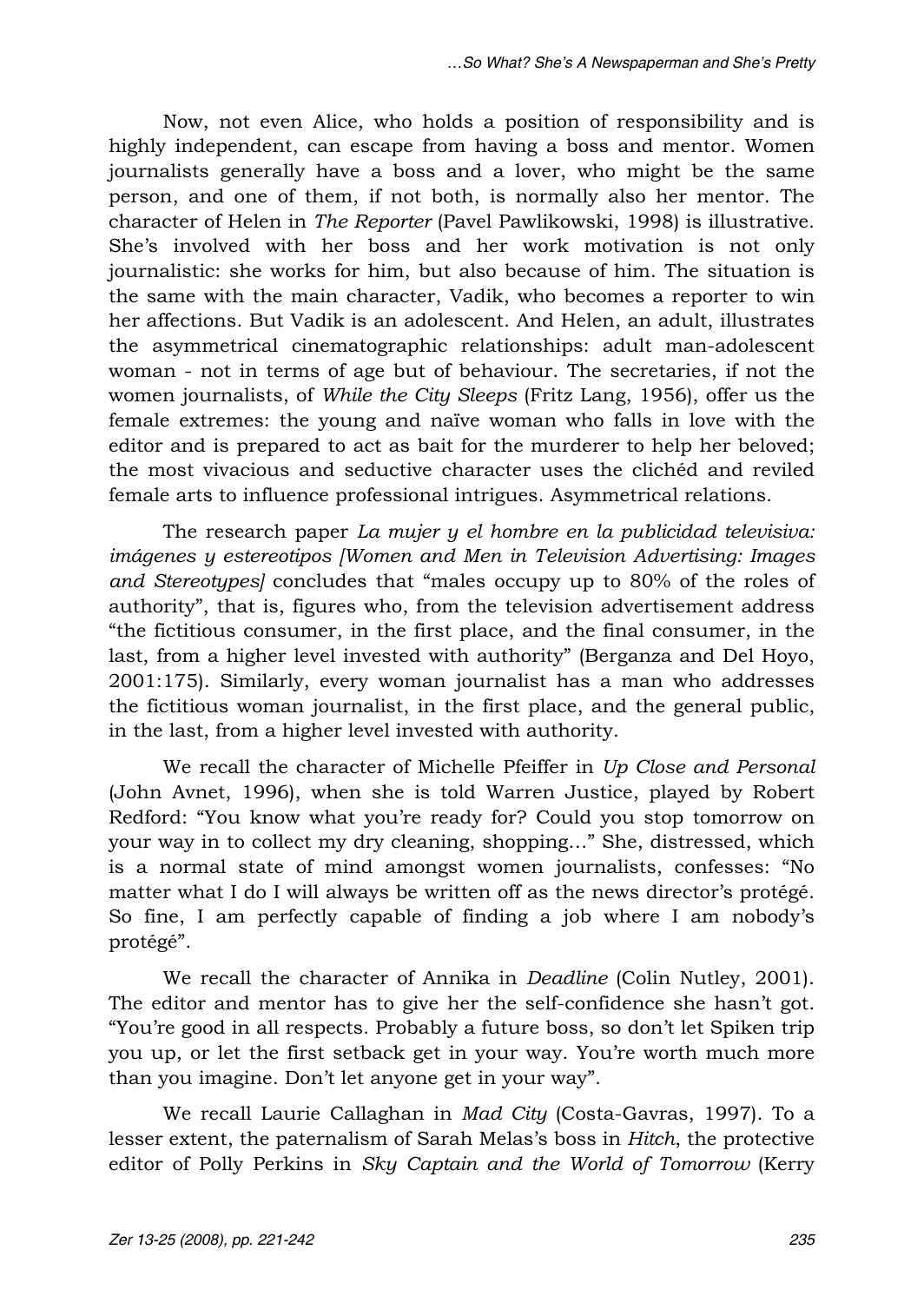Conran, 2004), or Laura, the reporter in *Territorio Comanche* (Gerardo Herrero, 1997) who is received by the journalists with the fine superiority brought by experience and also by manliness. Arturo Peréz Reverte titles one chapter of the book *Territorio Comanche* "There are women with a pair". The same chapter ends a survey of women in wars, the majority reporters, by concluding the phrase from the title: "There are women with a pair of balls". We can all understand that his intention is a laudatory one, but we also understand that there is something of a discovery in it, as if valour was a male quality and only exceptionally a female one.

Jon Sistiaga puts it very well: "The Iraq war has certainly been one of the conflicts in which more women have been practicing journalism". Good news at last for this profession, in which it seemed only men could work. For years a stereotype of the war reporter has been cultivated. A hard man, a drinker, solitary and misogynist. The few women who dared to work in conflicts were almost made into myths, because of their scarcity (Sistiaga, 2004: 167).

The cinematographic treatment given to Laura would be neutral were it not for the fact that she appears in the nude. "She's a newspaperman and she's pretty", they would say in *Woman of the Year*. So they let her into the press box. In *Territorio Comanche* they strip her.

## **5. You Wouldn't Have Taken Me if I Hadn't Been Doll-faced**

"...and she's pretty" together with the Journalism-Home conflict are the two constants of women journalists in the cinema. Kimberly Wells, in *The China Syndrome* (James Bridges, 1979), has a lovely conversation with her boss, that indispensable figure: "Let me do some hard news. I want to do some real reporting", Kimberly requests, and Jacovich, that indispensable figure, replies: "I feel you're better off doing the softer stuff. Let's face it, you didn't get this job because of your investigative abilities. Don't fight it. Don't try to be anything else". "I'd be good doing news", insists Kimberly. "We'll see. I like your hair like that," replies Jacovich. As can be appreciated from this conversation, the saying is transitive: "...and she's pretty"; or "and she's a newspaperman". Two employees of the television station comment: "The red hair was a good idea". "We'll cut it". "What does she say?" "She'll do what we tell her". The woman journalist Mamen Mendizábal, at a talk given at the University of the Basque Country in February 2006, reported that after being selected for the program *59 Seconds*, she had her hair trimmed. And this nearly cost her the job - she had the presentiment that if she had cut it any shorter, she would have lost it.

Even Gale Gayley, a ruthless and excellent journalist of *Accidental Hero* (Stephen Frears, 1992), played by Geena Davis, whose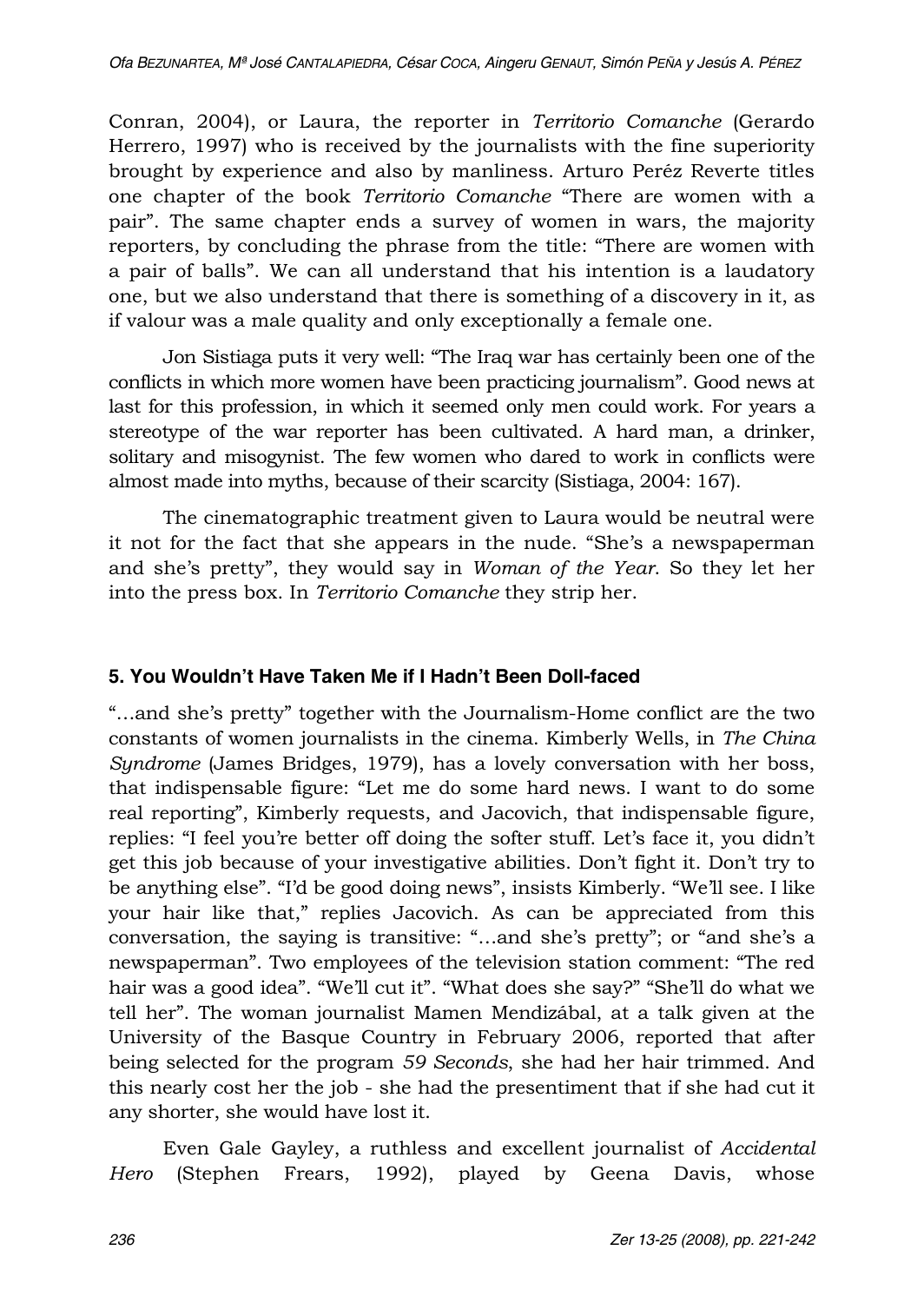professionalism is above question, receives a reprimand related to the transitive maxim: "No, Gale," her boss tells her, "you're none of those things. You're a God damn cream puff. You're a marshmallow. That's why everyone loves you. Try and be a professional marshmallow. And get out there and report on the God damn human drama".

Or Erica Stone, the university lecturer in *Teacher\_s pet* (George Seaton, 1958) played by Doris Day. The hardened editor-in-chief Jim Ganon pays attention to her academic speech because he has previously felt attracted by her. Ganon distinguishes between sexually attractive women and women with intellectual responsibilities. One thing or the other. In the lecture hall he excuses his presence to an ungrateful student, taking her for the lecturer. When he discovers that the lecturer is a blonde with a tight skirt, he decides to stay in the class. Ganon's first reaction on discovering she's a female not a male lecturer is: "Do you mean to tell me that now they've got dames teaching unsuspecting suckers how to...?" She, on the other hand, was prepared to listen to what an editor-in-chief had to tell her, irrespective of his appearance. She sets out with a double prior respect: for the journalistic profession and for men; he sets out with a double prior lack of respect: for the university and for women. Only the graceful gait of Doris Day can bridge the gap. "She's a lecturer, and she's pretty", let her in.

In one of these classes for *unsuspecting suckers* the lecturer Erica Stone makes a description of the gentlemen of the press that is worth reproducing: "He works, I'm sure, with a cigarette hanging out from his mouth like so and a suit that he hasn't had pressed in months and, of course, he has the battered old hat that he wouldn't give up for the crown of England. Poker comes easy to him but, oh boy, he drinks hard, and after he's had a few, he'll always tell you, 'Why, I never even got to high school and I'm proud of it.' And of course he boasts about his exploits with the ladies. Of course he'll never marry anyone but his job. In short, he's a perfect example of that dying race: the unpressed gentleman of the press."

*Teacher\_s pet* is from the year 1957. In the year 2004 *Anchorman: The Legend of Ron Burgundy* (Adam McKay, 2004) presents the "unpressed" gentlemen of the television together with Veronica Corningstone: "pretty and she's a newspaperman". The start of the film says the following: "There was a time, a time before cable, when the local anchorman reigned supreme, when people believed everything they heard on TV. This was an age when only men were allowed to read the news. And in San Diego, one anchorman was more man than the rest. His name was Ron Burgundy. He was like a god walking amongst mere mortals. He had a voice that could make a wolverine purr, and suits so fine they made Sinatra look like a hobo. In other words, Ron Burgundy was the balls."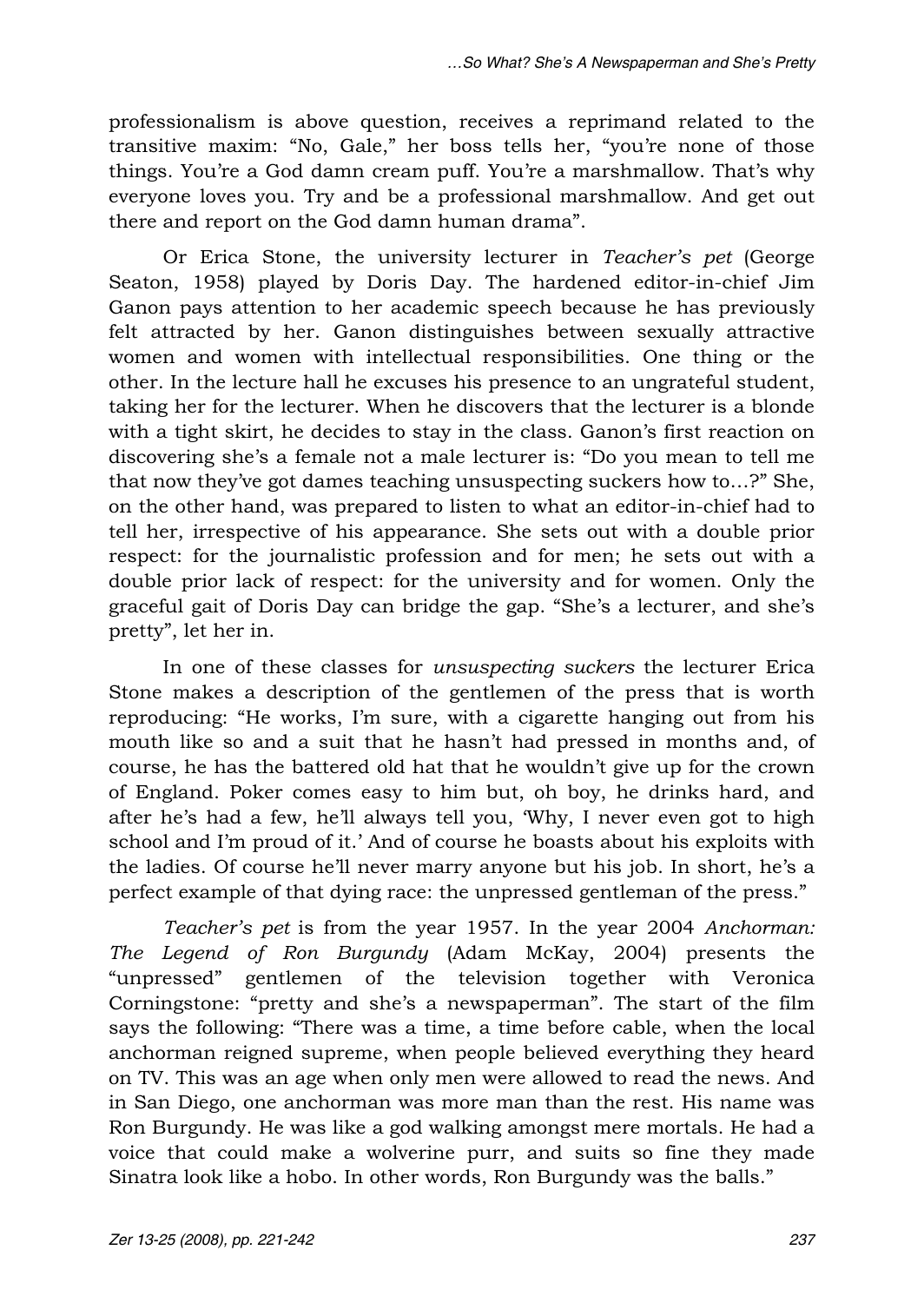When Veronica aspires to present the Champ news, one of the journalists on Burgundy's team sums up the spirit of the film: "It's anchorman not anchorlady. And that is a scientific fact!". The book *Women* and Journalism states that "when the European pioneers of the 1960s and 1970s tried to find a way into radio and television newsreading, it was adduced as a reason for turning them down that the female voice was not true-to-life and that it did not transmit sufficient authority" (Chambers, Steiner and Fleming, 2004:33). In the year 2006, Rosa María Berganza and Mercedes del Hoyo, in the work already cited on television advertising, offered the figure that "the speaking characters verge on  $50\%$  (exactly 49%), and the feminine figure does not reach even a quarter of these (22.9%). The figures obtained," they continue, "seem to confirm that the age-old questioning of the credibility of feminine discourse continues to be in effect in advertising practices, especially when women intervene in the public space."

Champ, an intuitive man, shows why "until 1948 no woman had worked as a correspondent for a television channel". Or perhaps he knew that "it was the North American ABC that hired the first, and although she worked on hard news for twelve years, when she was assigned to interview the wives of the presidential candidates at national political conventions, they also asked her to put the make-up on the interviewees" (López Díez, 2005).

In compensation, Champ adds: "I will say one thing for her. She does have a nice, big old behind. I'd like to put some barbecue sauce on that butt." The editor cracks up laughing. Meanwhile, the highly professional Veronica, half a century after ABC had contracted a woman, delivers a sad monologue: "Here we go again. Every station it's the same. Women ask me how I put up with it. Well, the truth is, I don't really have a choice. This is definitely a man's world. But while they're laughing and ass-grabbing, I'm chasing down leads and practicing my non-regional diction. Because the only way to win is to be the best. The very best."

*Teacher's pet* poses an interminable question: whether journalism is a trade or a profession. In films it is not usual for the training of journalists to be shown. Only 22% of the male characters provide facts in this respect, and this is to make it patent that 11% have a university degree and that the same percentage lack qualifications. In fact, the main character in *The Stringer*, an adolescent from Moscow who falls in love with an English woman correspondent, makes a statement at the start of the film that could be considered a revelation: "I decided to become a correspondent". That is to say, becoming a correspondent is a decision. In order to become a correspondent what is needed, besides resolve, is a video camera.

Nonetheless, 32% of cinematographic women journalists have university qualifications, a percentage nearly three times that of men, and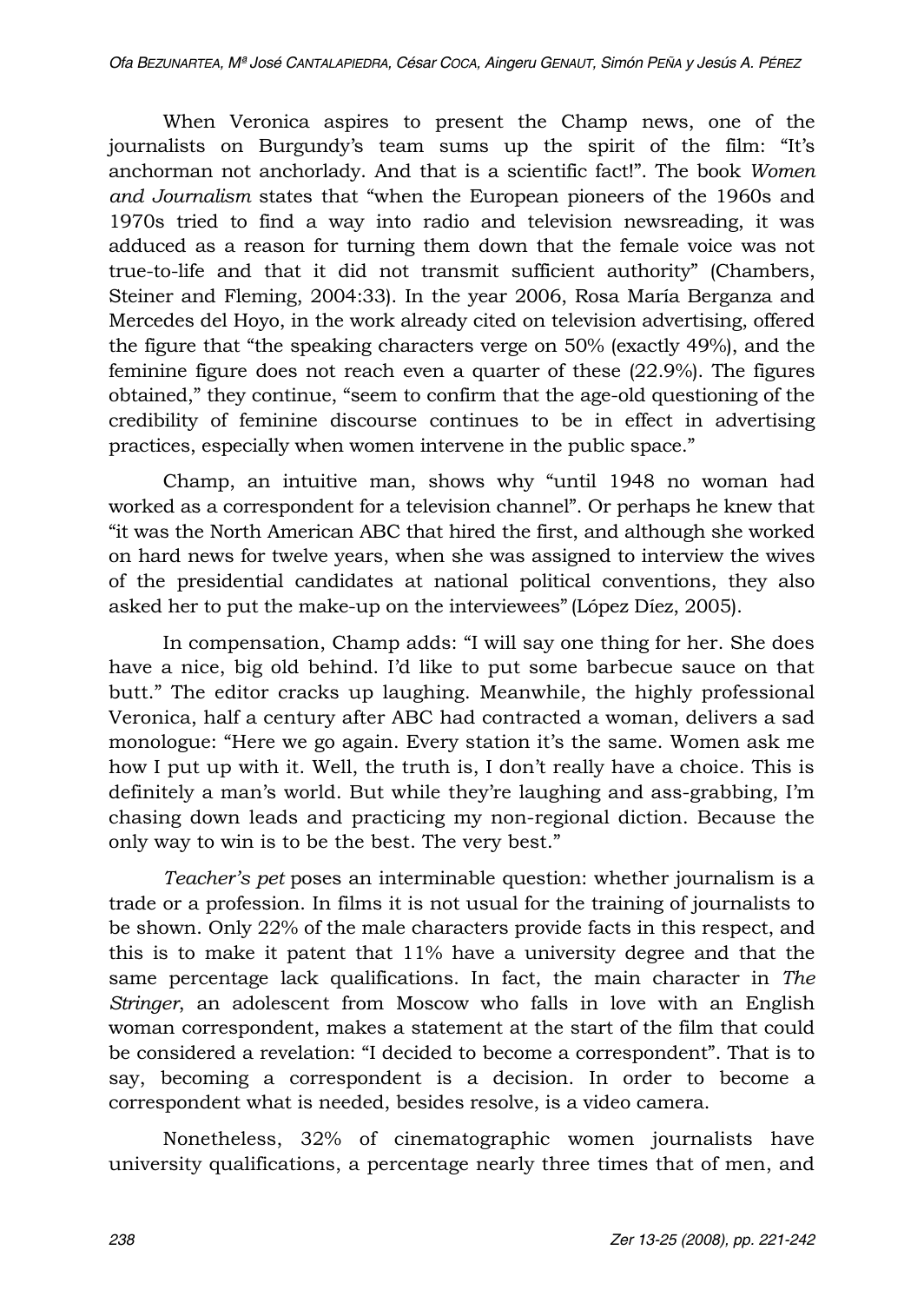besides this accounts for 100% of the occasions when the question is referred to: to be *the very best*, as Veronica Corningstone would say. The character of Veronica Nadal in *Crusader* (Bryan Goeres, 2004) comes first in her year at the Journalism Faculty; Barbara Becnel in *Redemption* (Vondie Curtis-Hall) holds a PhD; Andie Anderson, the journalist who writes *How to Lose a Guy in Ten Days* (Donald Petrie, 2003), and who works for a woman's magazine in which she cannot aspire to write about Kazakhstan, studied at the prestigious University of Colombia. Female characters in the journalistic profession are also shown as being more obsessed about their work than the male characters. In 41% of the cases the woman journalist appears completely absorbed in her work, to which she dedicates her talent, time and energy, against 31% in the case of men.

But the cinema gives the sensation that qualifications do not provide the commitment of the adolescent from Moscow who, video camera in hand, sets out to record. The cinema gives the sensation that in order to become *the very best* - as Veronica Corningstone says with moving, and also somewhat pathetic, conviction in her soliloquy in the mass of clichés entitled *Anchorman: The Legend of Ron Burgundy* - the starting point is the studies that were unnecessary for Jim Ganon or Vadik, the taciturn Moscovite, and, as a finishing point, we find the tag that has given shape to this article: "...and she's pretty." It comes from the mouth of Hildy Johnson in *His Girl Friday* (Howard Hawks, 1940), one of the best treated and most lucid woman journalists in the cinema: "Well you wouldn't have taken me if I hadn't been doll-faced".

## **6. Conclusions**

The first hypothesis of this study was that a favourable evolution could be appreciated in the cinematographic treatment of women journalists, in terms of professionalism and independence, from the oldest films, dating from the 1940s, up until the most recent ones. We formulated this hypothesis with a certain feeling of guilt as it seemed more of a cliché than a hypothesis for study. However, the conclusion with respect to this starting point is that the best treated women, by a long way, are the characters of Tess Harding (*Woman of the Year*) and Hildy Johnson (*His Girl Friday*), two films from the years 1940 and 1942 respectively. In the films analysed we have not found two characters who are as respected, as appreciated and as free in the journalistic profession.

The article *La mujer y los medios de comunicación [Women and the Mass Media*<sup>8</sup> expresses, with reference to the television, what we perceive

 $\overline{a}$ 

<sup>8 &</sup>quot;La mujer y los medios de comunicación". Can be accessed at http://www.fct.ccoo.es/periodistas/Documentos/mujer.doc.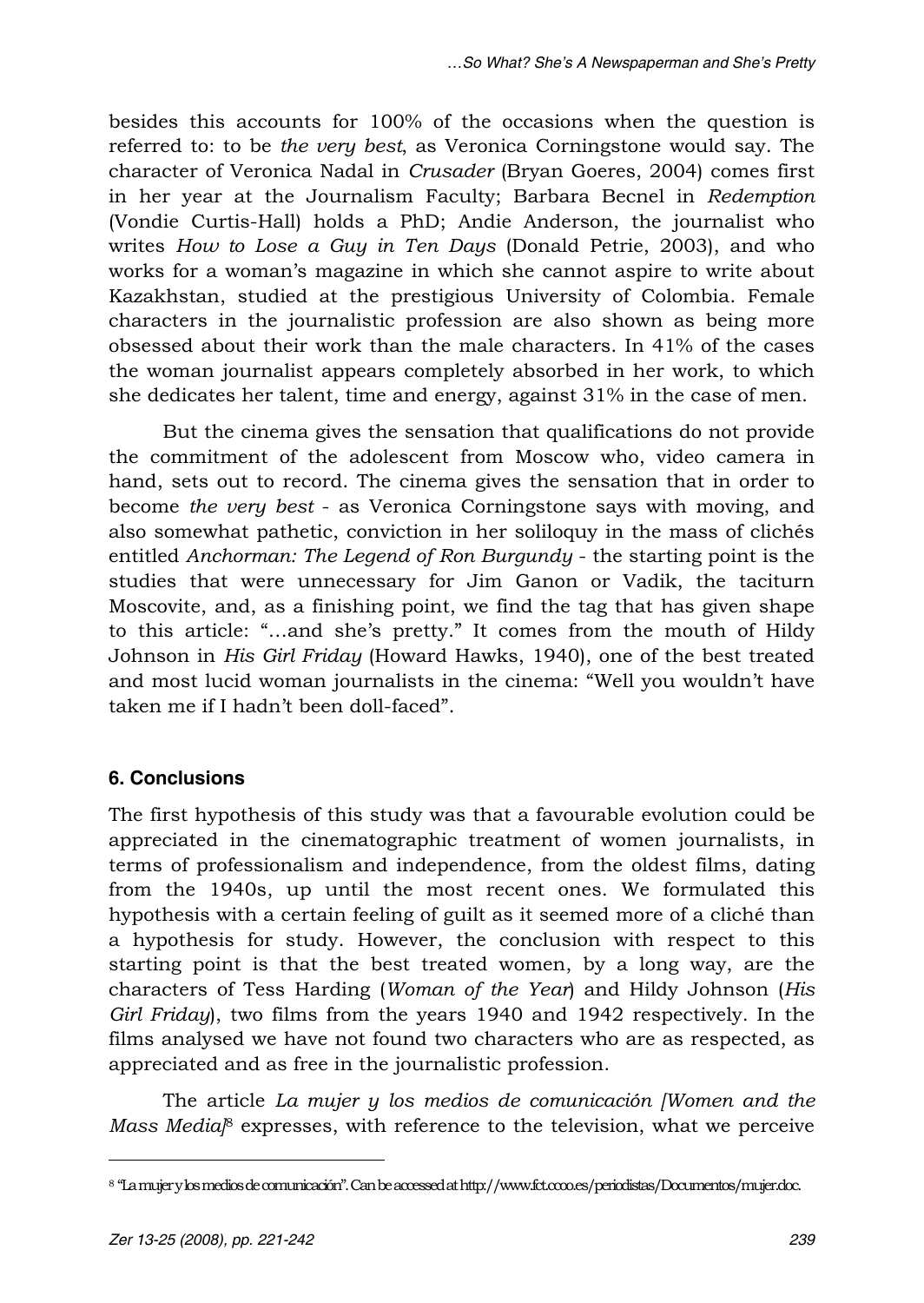in the cinema: "The persistence of values and attitudes last much longer than the social structures that created those values  $(...)$ . Thus we find ourselves facing a perverse combination. On television they are transmitting to us, in a combined form, old muddled values mixed with this new woman". Indeed, the woman journalist that we have seen in this study, at first needing permission, and later almost thrust into forming part of the editorial offices and into abandoning, or combining, Journalism and the Home, is tied by a chain, which the same article calls *the chain of beauty*, specifying that: "Women are more chained to beauty than men and we are especially so in this century, which is that of women's emancipation. From the 1960s onwards, the womanis need to seduce has been tremendously exaggerated, a very old sentiment that is deeply rooted amongst us".

That is our conclusion: muddled, that is to say, mixed in, introduced amongst features of independence, autonomy and the conquest of public space, we find that chain that conditions the whole professional and life trajectory of our cinematographic women journalists. Hildy Johnson and Tess Harding had to confront the barriers of their time. It was still unusual for women to leave the private sphere and to share the public space with their masters, the men. But the women journalists of the XXI century, with the frontier separating those two spaces, the public and the private, overcome, are subjected to the discourse that is condensed so exceptionally by the two phrases on which this article is based: *So what? She's a newspaperman and she's pretty:* which enabled Tess Harding to enter the press box that was exclusively for men; and *you wouldn't have taken me if I hadn\_t been doll-faced*, and without which Walter Burns, husband and boss of Hildy Johnson would never have known that she was a first class reporter.

The rest of the conclusions are no more than inevitable derivations from this first one: their adolescent behaviour, in the sense that they do not reach an adult age, where adult means achieving their greatest growth and development. That profile can be noted in professional relations and in personal relations: in the majority of cases they are accompanied by the figure of the mentor who not only teaches them but gives them confidence, convinces them of their possibilities, of their potential, as is done with adolescents. The women journalists are much more disciplined than the men, subtracting not only extravagance, as has been said, but also exceptionality from the figure of the journalist; this discipline is aimed at personal promotion in more than 40% of the cases, at showing that besides being pretty they are also newspapermen, like Tess Harding in 1942. Because clearly if they hadn't been doll-faced, they would never have been newspapermen.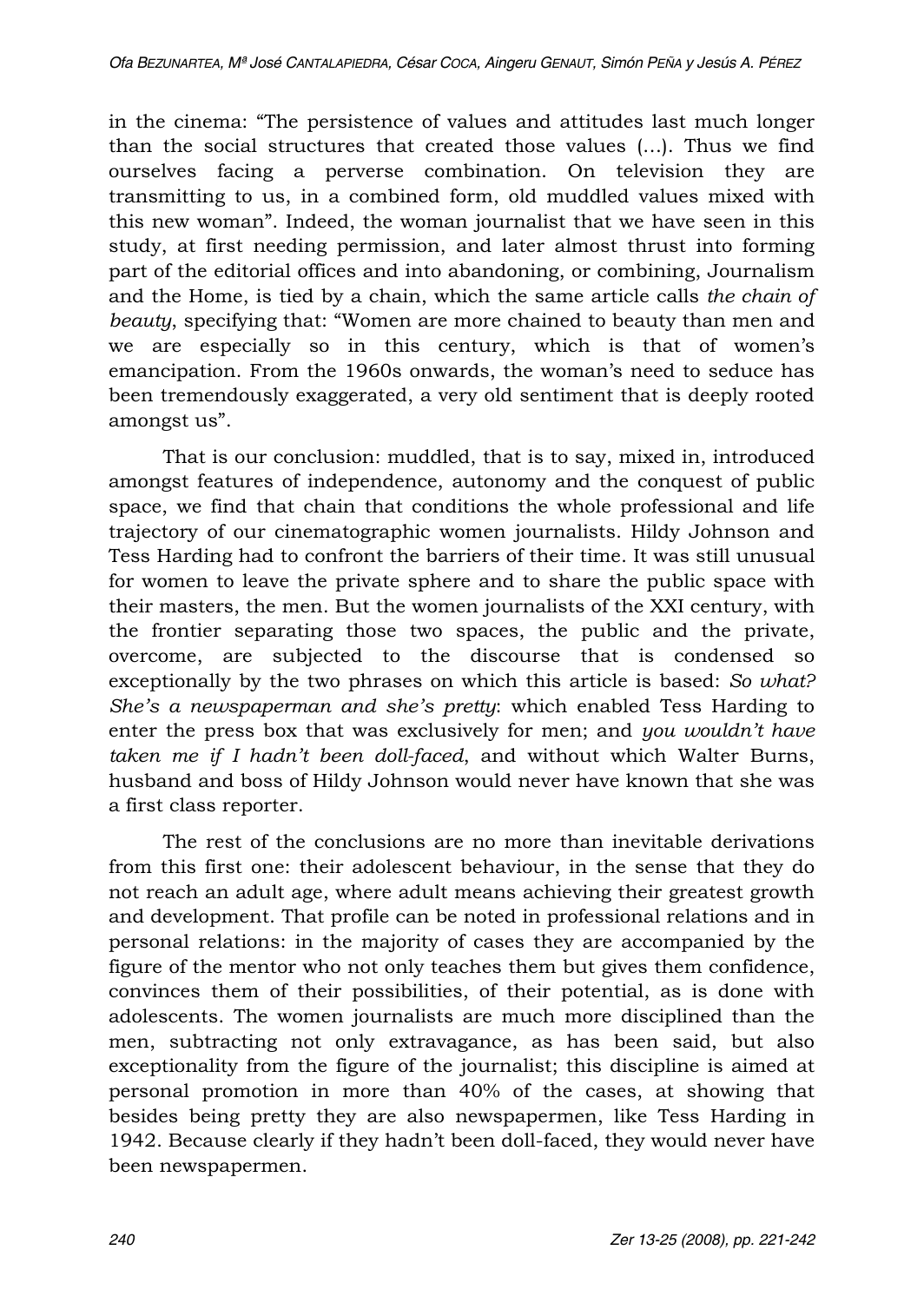### **References**

- ANTEQUERA YEPES, Mónica. *El papel de la mujer en la dirección y gestión de empresas informativas en España a principio del siglo XXI*. Doctor Thesis.
- Berganza, María Rosa; y DEL HOYO, Mercedes. "La mujer y el hombre en la publicidad televisiva: imágenes y estereotipos". In: Zer, Vol. 11, number 21.
- BLANCO CASTILLA, Elena (2005). "Mujer y poder en los medios: Dificultades para una incorporación plena". In: *Informe Anual de la Profesión Periodística 2005*. Asociación de la Prensa de Madrid.
- BOURDIEU, Pierre (2003). *La dominación masculina*. Anagrama.
- CALVO, Fabiola. "Mujeres periodistas entre el silencio y el miedo". In: *Cimacnoticias* [accessible at http://www.cimacnoticias.com/noticias/04may/s04051805.html].
- CHAMBERS, Deborah; STEINER, Linda & FLEMING, Carole (2004). *Women and Journalism*. London: Routledge.
- GHIGLIONE, Loren (1990). *The American Journalist: Paradox of the Press*. Washington: Library of Congress.
- GOOD, Howard (1998). *Girl Reporter. Gender, Journalism, and the Movies*. London: Scarecrow Press, Inc.
- HANSON, Christopher (1996). "Where have all the heroes gone?". **In:** *Columbia Journalism Review*. March-April.
- HASKELL, Molly (1987). *From Reverence to Rape: The Treatment of Women in the Movies*. University of Chicago Press.
- HERITIER, F (1996). *Masculino, femenino: el pensamiento de la diferencia*. Ariel.
- LÓPEZ DÍEZ, Pilar (2005). *Representación de género en los informativos de radio y televisión. 2º Informe de la Investigación*. Instituto Oficial de Radio y Televisión (IORTV) e Instituto de la Mujer (MTAS).
- OLIVER, Mary Beth (1998). "The impact of Sex and Gender Role Self-Perception on Affective Reactions to Different Types of Film". **In:** *Plenun Publishing Corporation* [accessible at http://www.findarticles.com/p/articles/mi\_m2294/is\_n1- 2\_v38/ai\_20816291/print].

PÉREZ REVERTE, Arturo (1994). *Territorio Comanche*. Madrid: Ollero y Ramos.

ROSS, Isabel (1936). *Ladies of the Press*. New York: Harper & Brothers.